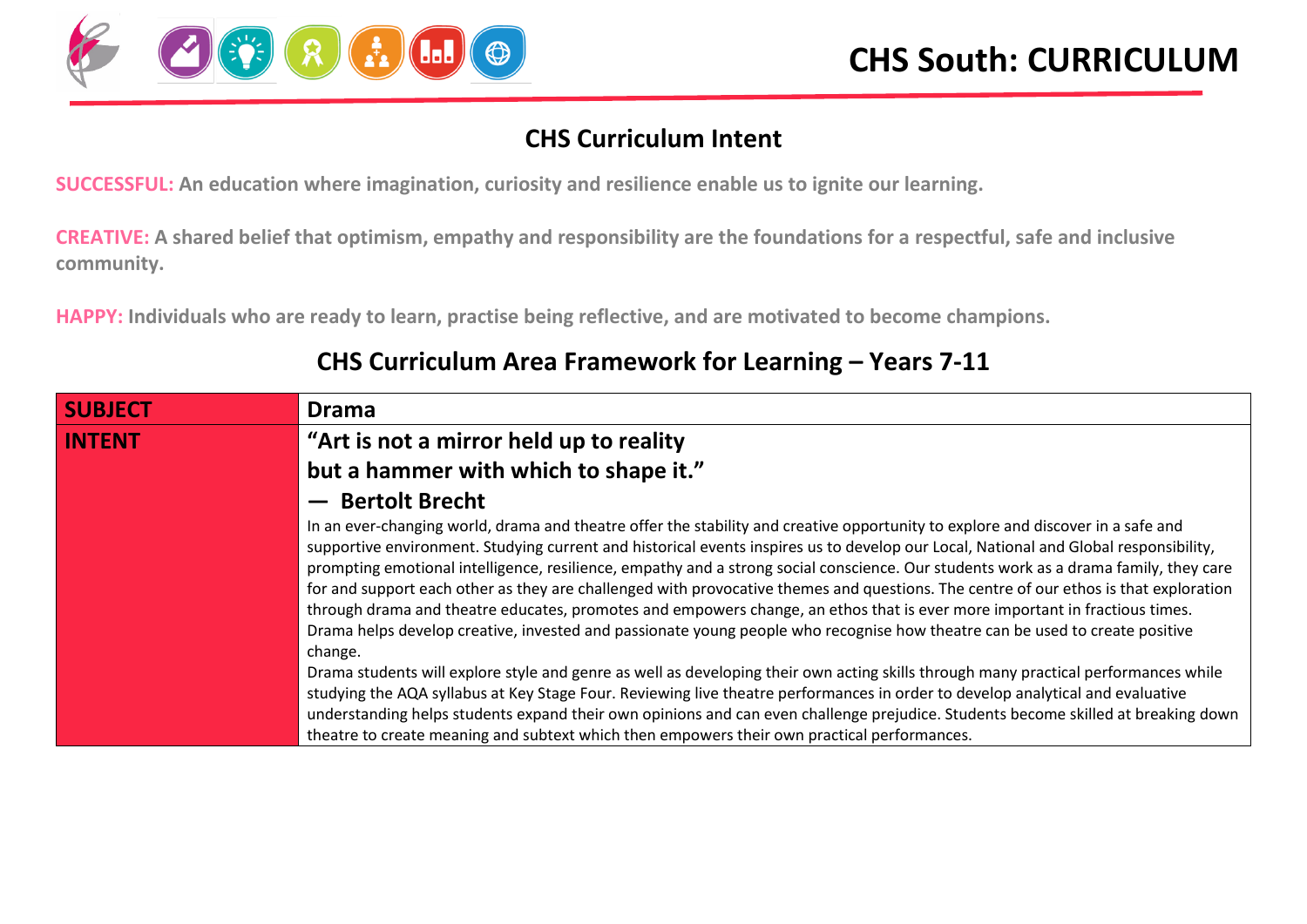

| <b>Year Group</b>                     | $\overline{\mathbf{z}}$                                                                                                                                                                                                                                                                                                                        |                                                                                                                                                                                                              |                                                                                                                                                                          |                                                                                                 |                                                                 |                                                                                                                                                                                          |  |  |
|---------------------------------------|------------------------------------------------------------------------------------------------------------------------------------------------------------------------------------------------------------------------------------------------------------------------------------------------------------------------------------------------|--------------------------------------------------------------------------------------------------------------------------------------------------------------------------------------------------------------|--------------------------------------------------------------------------------------------------------------------------------------------------------------------------|-------------------------------------------------------------------------------------------------|-----------------------------------------------------------------|------------------------------------------------------------------------------------------------------------------------------------------------------------------------------------------|--|--|
| <b>Rationale/</b><br><b>Narrative</b> | Students will build knowledge of theatrical abstract techniques; these skills are extended throughout their learning journey and will be<br>paramount in the devising process and examination in Year 10.<br>Character development and acting skills will be developed in order to shape understanding of the technical demands of the course. |                                                                                                                                                                                                              |                                                                                                                                                                          |                                                                                                 |                                                                 |                                                                                                                                                                                          |  |  |
|                                       |                                                                                                                                                                                                                                                                                                                                                |                                                                                                                                                                                                              |                                                                                                                                                                          |                                                                                                 |                                                                 |                                                                                                                                                                                          |  |  |
|                                       | <b>Autumn 1</b>                                                                                                                                                                                                                                                                                                                                | <b>Autumn 2</b>                                                                                                                                                                                              | <b>Spring 1</b>                                                                                                                                                          | <b>Spring 2</b>                                                                                 | <b>Summer 1</b>                                                 | <b>Summer 2</b>                                                                                                                                                                          |  |  |
| <b>KNOWLEDGE</b>                      | Darkwood Manor:<br>Tension and<br>Atmosphere and<br>performance skills                                                                                                                                                                                                                                                                         | Ghost Boys:<br>Debate, problem<br>solving, bullying and<br>identity                                                                                                                                          | 'Emily':<br><b>Exploring Different</b><br>Cultures through<br><b>Character Creation</b>                                                                                  | Make a Stand:<br><b>Exploring Unicef</b><br>'Rights of the Child'                               | Comedy:<br>Mask and Mime<br><b>Silent Movie</b>                 | <b>Physical Theatre</b>                                                                                                                                                                  |  |  |
| <b>SKILLS</b>                         | Creating and<br>sustaining a<br>character.<br>Intro to teacher in<br>role.<br>Physical Theatre.<br>Working in Role.<br><b>Creating Dramatic</b><br>Tension.<br>Prepared and<br>spontaneous<br>improvisation.                                                                                                                                   | Debating, creating<br>character.<br>Exploring Identity.<br>Working in Role.<br>Teacher in Role.<br>Defining Space.<br>Prepared and<br>spontaneous<br>improvisation.<br>Script reading and<br>interpretation. | Process Drama.<br>Identity.<br>Ensemble work for<br>whole class<br>performance.<br>Learning Lines.<br>Prepared<br>Improvisation.<br>Working in Role.<br>Teacher in Role. | Ensemble work for<br>whole class<br>performance.<br>Learning Lines.<br>Narration.<br>Monologue. | Physical Comedy.<br>Rules of Mask.<br>Mime.<br>Farce/Slapstick. | Introduction to style.<br>Devising from a<br>stimulus.<br>Body as Prop.<br>Introduction to a<br>practitioner.<br>Physicality.<br>Performing a script.<br>Multi-rolling.<br>Stage combat. |  |  |
| <b>ASSESSMENTS</b>                    | Progress Check: Role<br>in performance:<br>practical assessment<br>of working in role and<br>character<br>development.                                                                                                                                                                                                                         | Progress Test: Ghost<br><b>Boys inspired</b><br>Performances                                                                                                                                                 | Progress Check:<br>Effective use of<br>Abstract Techniques.                                                                                                              | Progress Test<br>Devised Performance.                                                           | Progress Check:<br>Effective use of<br>Mime.                    | Progress Test:<br>Create a performance<br>in response to a<br>stimulus, using<br>physical theatre                                                                                        |  |  |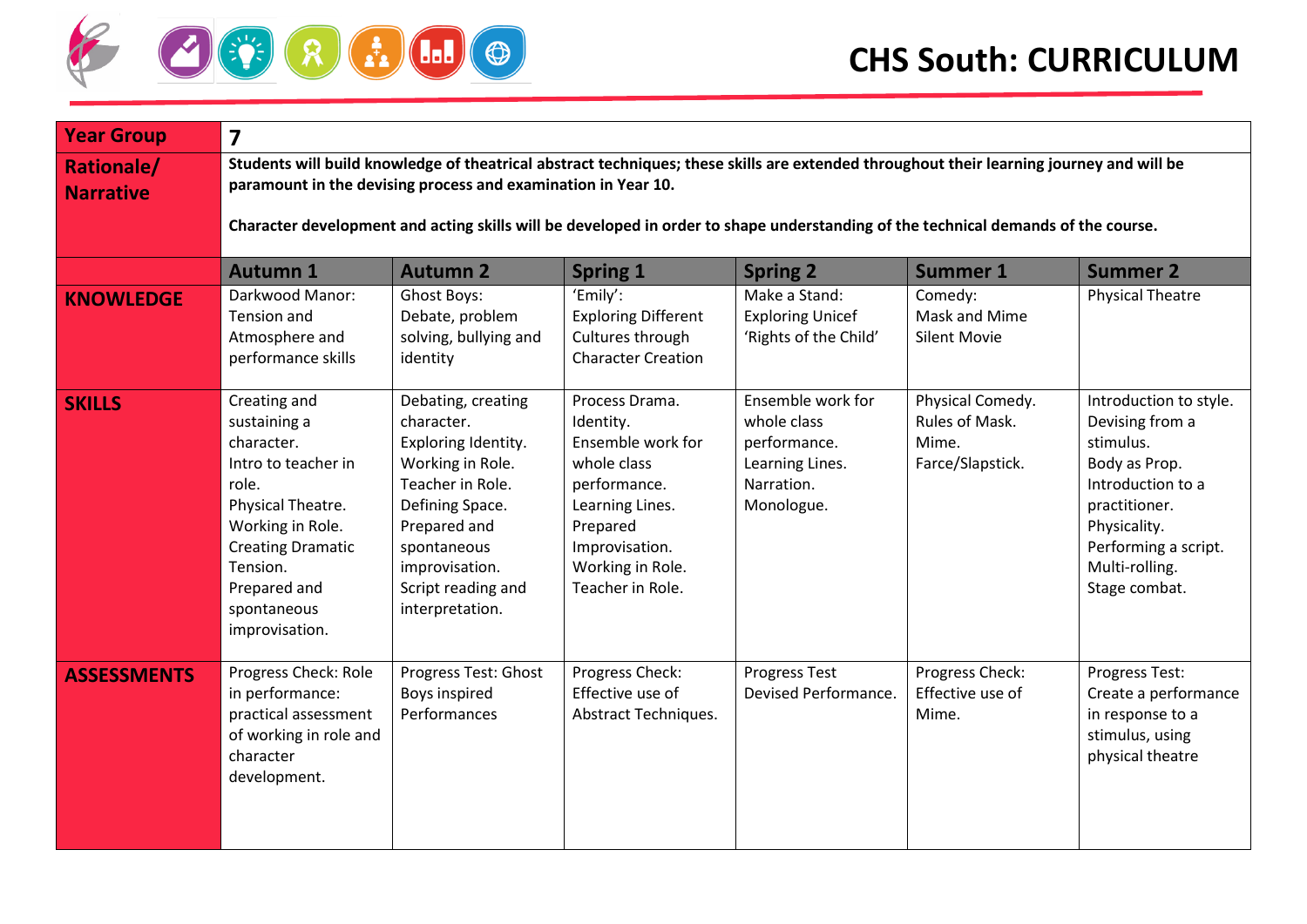

| <b>HOME</b><br><b>LEARNING</b>          | <b>Completion of Teams</b><br>knowledge and recall<br>quizzes based on<br>topic of study and tier<br>3 vocabulary.                                                                                                                                                                                                                                                               | <b>Completion of Teams</b><br>knowledge and recall<br>quizzes based on<br>topic of study and tier<br>3 vocabulary.                                                                                                                                                                                                                                                                                                                                                                                                                                            | <b>Completion of Teams</b><br>knowledge and recall<br>quizzes based on<br>topic of study and tier<br>3 vocabulary.                                                                                                                                                                                                                                                                                                                                                              | <b>Completion of Teams</b><br>knowledge and recall<br>quizzes based on<br>topic of study and tier<br>3 vocabulary.                                                                                                                                                                                                                                                                                                                                                        | <b>Completion of Teams</b><br>knowledge and recall<br>quizzes based on<br>topic of study and tier<br>3 vocabulary.                                                                                                                                                                                                                                                                                                                                                                                                                 | <b>Completion of Teams</b><br>knowledge and recall<br>quizzes based on<br>topic of study and tier<br>3 vocabulary.                                                                                                                                                                                                                                                   |
|-----------------------------------------|----------------------------------------------------------------------------------------------------------------------------------------------------------------------------------------------------------------------------------------------------------------------------------------------------------------------------------------------------------------------------------|---------------------------------------------------------------------------------------------------------------------------------------------------------------------------------------------------------------------------------------------------------------------------------------------------------------------------------------------------------------------------------------------------------------------------------------------------------------------------------------------------------------------------------------------------------------|---------------------------------------------------------------------------------------------------------------------------------------------------------------------------------------------------------------------------------------------------------------------------------------------------------------------------------------------------------------------------------------------------------------------------------------------------------------------------------|---------------------------------------------------------------------------------------------------------------------------------------------------------------------------------------------------------------------------------------------------------------------------------------------------------------------------------------------------------------------------------------------------------------------------------------------------------------------------|------------------------------------------------------------------------------------------------------------------------------------------------------------------------------------------------------------------------------------------------------------------------------------------------------------------------------------------------------------------------------------------------------------------------------------------------------------------------------------------------------------------------------------|----------------------------------------------------------------------------------------------------------------------------------------------------------------------------------------------------------------------------------------------------------------------------------------------------------------------------------------------------------------------|
| <b>READING,</b><br><b>WRITING, TALK</b> | Reading Strategies of<br>'predicting', 'ask<br>questions' and 'form<br>opinions' used<br>regularly.<br><b>Writing: Creative</b><br>writing techniques<br>embedded within the<br>planning stages of<br>creating a<br>performance.<br>Identifying genre and<br>theme.<br>Talk: Developing the<br>use of emotive and<br>empathetic language<br>to create tension and<br>atmosphere. | Writing - Punctuation<br>Reading<br>Selecting appropriate<br>material.<br>Identifying Genre and<br>theme.<br><b>Creating Tension and</b><br>Atmosphere through<br>language choice and<br>punctuation.<br>Adjective and<br>Metaphor.<br>Communication<br>Presentation<br>Speaking and<br>Listening skills<br>Evaluative skills<br>Communicating with<br>group members.<br>Problem solving.<br>Creating caricature,<br>using sounds, thought<br>tracking and emotive<br>vocabulary to create<br>atmosphere and<br>tension. To<br>communicate<br>meaning through | Writing - Sentence<br>structures<br>Reading<br>Selecting Information<br>to present to class.<br><b>Writing to Persuade</b><br>Using Questions,<br>feelings and<br>repetition.<br>Communication<br>Speaking and<br>Listening skills<br>Evaluative skills<br>Communicating with<br>group members.<br>Problem solving.<br>Understanding genre<br>of news reports.<br>Communicating to<br>persuade using<br>persuasive vocabulary<br>and justification.<br>Reasoning and<br>debate. | Writing - Clarity &<br>organisation<br>Reading<br>Active reading<br>strategies<br>Identify and define<br>any unfamiliar terms.<br>Cultural Identity and<br>Heritage<br>Creative, in role<br>writing/poetry<br>Communication<br>Speaking and<br>Listening skills<br>Evaluative skills<br>Communicating with<br>group members.<br>Problem solving.<br><b>Evaluating positives</b><br>and negatives. Using<br>acting skills and<br>empathy to explore<br>society and status. | Reading<br>Researching and<br>collating information<br>from variety of text.<br>Key words and<br>instruction. Rules of<br>Mask.<br>Understanding<br>audience and purpose<br>Communication<br>Speaking and<br>Listening skills<br>Evaluative skills<br>Problem solving.<br>Communicating<br>emotion through<br>physicality,<br>storytelling and<br>detail. Understanding<br>audience and<br>negotiating best use<br>of devising<br>techniques. Extended<br>evaluation of detail,<br>choice of movement<br>and impact on<br>audience | <b>Critical Reflection</b><br>examples of diverse<br>values encountered in<br>society and the<br>clarification of<br>personal values.<br>Constant reflection of<br>teamwork skills.<br>Ability to<br>communicate and<br>work collaboratively<br>in order to create any<br>kind of performance.<br>Survival skills,<br>community<br>coherence and<br>problem solving. |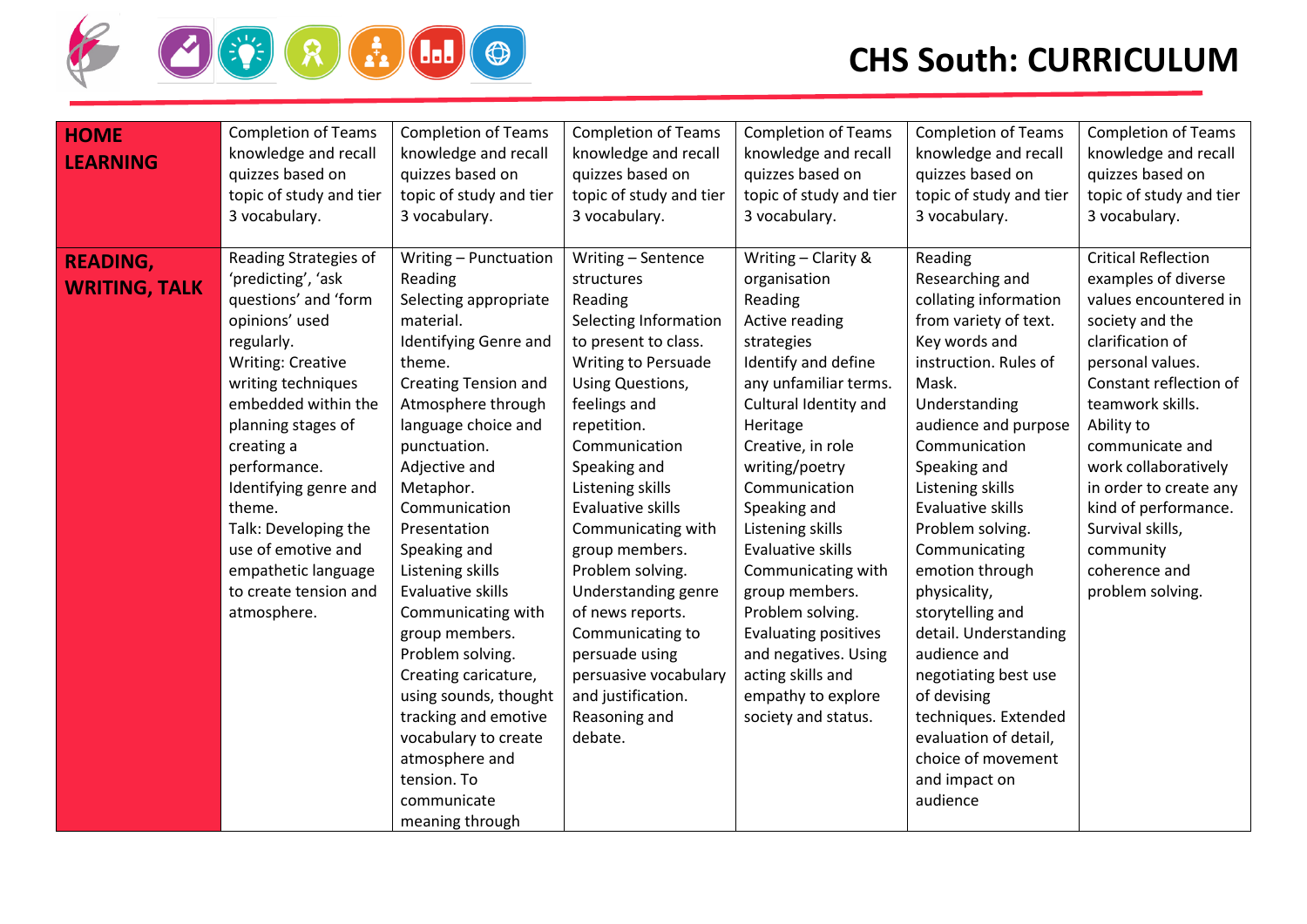

|                                         |                                                                                                                                                                                                                                                                                                                                                                                              | physical<br>representation                                                                                                                                                                                                                                                                                                                                                                                        |                                                                                                                                                                                                                                                                                                                                  |                                                                                                                                                                                                                                                                                                                                                                            |                                                                                                                           |                                                                                                                                                                                                                                                                                                                                                                     |
|-----------------------------------------|----------------------------------------------------------------------------------------------------------------------------------------------------------------------------------------------------------------------------------------------------------------------------------------------------------------------------------------------------------------------------------------------|-------------------------------------------------------------------------------------------------------------------------------------------------------------------------------------------------------------------------------------------------------------------------------------------------------------------------------------------------------------------------------------------------------------------|----------------------------------------------------------------------------------------------------------------------------------------------------------------------------------------------------------------------------------------------------------------------------------------------------------------------------------|----------------------------------------------------------------------------------------------------------------------------------------------------------------------------------------------------------------------------------------------------------------------------------------------------------------------------------------------------------------------------|---------------------------------------------------------------------------------------------------------------------------|---------------------------------------------------------------------------------------------------------------------------------------------------------------------------------------------------------------------------------------------------------------------------------------------------------------------------------------------------------------------|
| <b>TIER 3 VOCAB</b>                     | Physical Skills (facial<br>expression, posture,<br>gesture)<br>Freeze-frame<br>Improvisation<br><b>Dramatic Tension</b><br>Transition                                                                                                                                                                                                                                                        | Genre<br>Duologue<br>Narration<br>Characterisation<br><b>Given Circumstances</b>                                                                                                                                                                                                                                                                                                                                  | Abstract technique<br>Monologue<br>Society<br>Prejudice<br><b>Choral Speaking</b><br>Tableaux                                                                                                                                                                                                                                    | Abstract technique<br>Monologue<br>Discrimination<br><b>Slow Motion</b><br>Canon<br>Ensemble                                                                                                                                                                                                                                                                               | Pantomime<br>Commedia dell Arte<br>Impersonation<br>Stereotype<br>Farce                                                   | Physicality<br><b>Physical Theatre</b><br>Practitioner<br>Body as Prop<br>Stage combat                                                                                                                                                                                                                                                                              |
| <b>PSPSMC,</b><br><b>BRITISH VALUES</b> | Students develop<br>their in-class<br>relationships. While<br>collaborating with<br>new people<br>Students develop and<br>use their social skills<br>to build and maintain<br>a range of positive<br>relationships<br>Use the social skill of<br>negotiation within<br>relationships,<br>recognising their<br>rights and<br>responsibilities and<br>that their actions<br>have consequences. | Students explore<br>Relationships and<br><b>Cultural Diversity</b><br>through script work<br>based on police<br>violence and racial<br>discrimination.<br>The characters in<br><b>Ghost Boys explore</b><br>multiple roles and<br>responsibilities in<br>society through<br>storytelling and that<br>making positive<br>relationships and<br>contributing to<br>groups, teams and<br>communities is<br>important. | <b>Critical Reflection</b><br>examples of diverse<br>values encountered in<br>society and the<br>clarification of<br>personal values<br>-Constant reflection<br>of teamwork skills.<br>Ability to<br>communicate and<br>work collaboratively<br>in order to create any<br>kind of performance.<br>British values and<br>culture. | Diversity<br>Appreciating that, in<br>our communities,<br>there are similarities<br>as well as differences<br>between people of<br>different race,<br>religion, culture,<br>ability or disability,<br>gender, age or sexual<br>orientation.<br>Understanding that<br>all forms of prejudice<br>and discrimination<br>must be challenged at<br>every level in our<br>lives. | Risk<br>Developing the<br>confidence to try new<br>ideas and face<br>challenges safely,<br>individually and in<br>groups. | <b>Critical Reflection</b><br>examples of diverse<br>values encountered in<br>society and the<br>clarification of<br>personal values.<br>Constant reflection of<br>teamwork skills.<br>Ability to<br>communicate and<br>work collaboratively<br>in order to create any<br>kind of performance.<br>Survival skills,<br>community<br>coherence and<br>problem solving |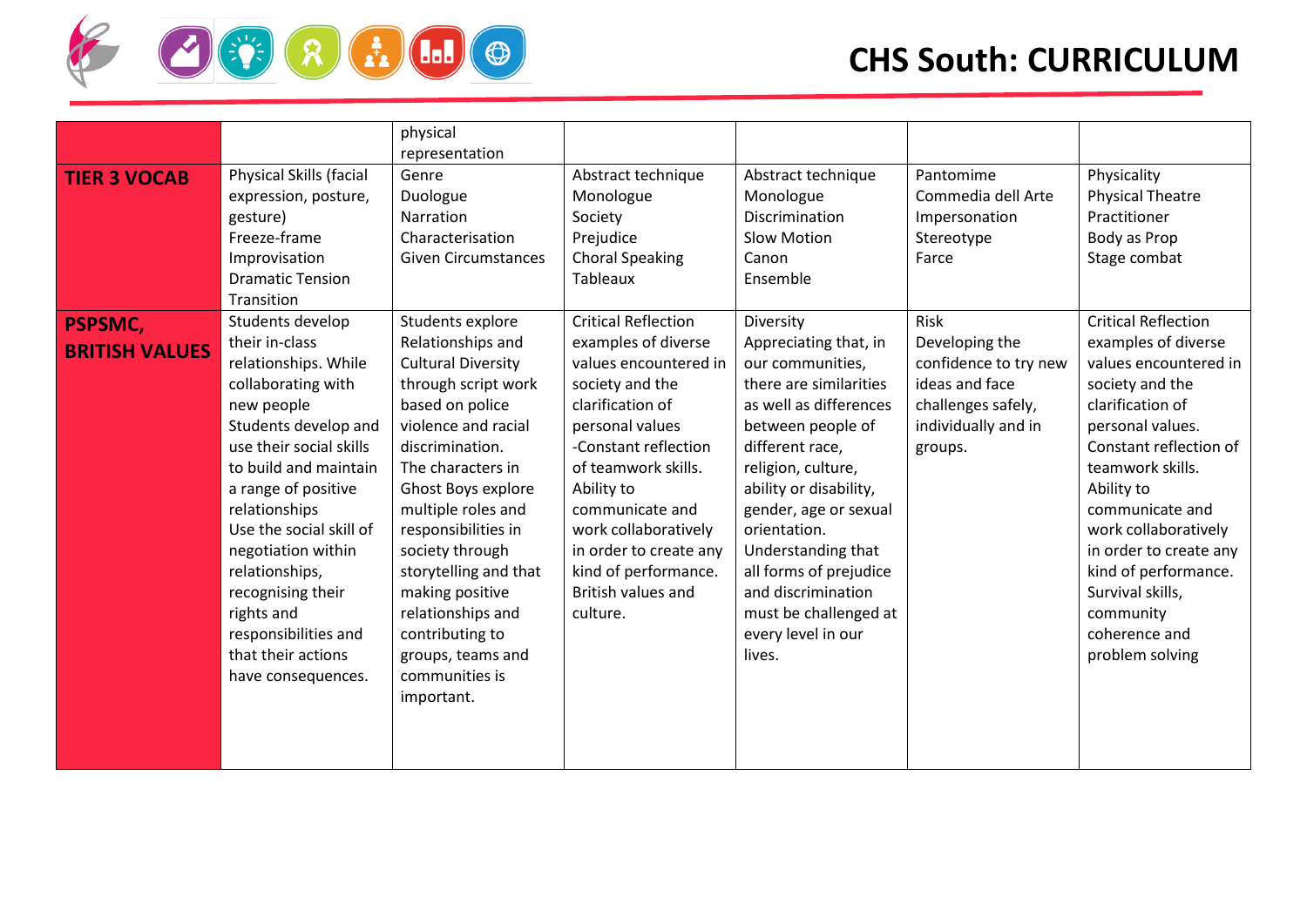

| <b>Year Group</b>                     | 8                                                                                                                                                                                                                                                                                                                                                                                                                                    |                                                                                                                                                                                                                                                                         |                                                                                                                                                                                                                                                    |                                                                                                                                                   |                                                                                                                                                                                                                                                                      |                                                                                                                                                                                                                                                                                     |  |  |
|---------------------------------------|--------------------------------------------------------------------------------------------------------------------------------------------------------------------------------------------------------------------------------------------------------------------------------------------------------------------------------------------------------------------------------------------------------------------------------------|-------------------------------------------------------------------------------------------------------------------------------------------------------------------------------------------------------------------------------------------------------------------------|----------------------------------------------------------------------------------------------------------------------------------------------------------------------------------------------------------------------------------------------------|---------------------------------------------------------------------------------------------------------------------------------------------------|----------------------------------------------------------------------------------------------------------------------------------------------------------------------------------------------------------------------------------------------------------------------|-------------------------------------------------------------------------------------------------------------------------------------------------------------------------------------------------------------------------------------------------------------------------------------|--|--|
| <b>Rationale/</b><br><b>Narrative</b> | Students will build knowledge of theatrical abstract techniques; these skills are extended throughout their learning journey and will be<br>paramount in the devising process. Through the exploration of strong themes students will further develop their understanding of local,<br>national and global responsibility. Character development and acting skills will be developed in order to shape understanding of performance. |                                                                                                                                                                                                                                                                         |                                                                                                                                                                                                                                                    |                                                                                                                                                   |                                                                                                                                                                                                                                                                      |                                                                                                                                                                                                                                                                                     |  |  |
|                                       | <b>Autumn 1</b>                                                                                                                                                                                                                                                                                                                                                                                                                      | <b>Autumn 2</b>                                                                                                                                                                                                                                                         | <b>Spring 1</b>                                                                                                                                                                                                                                    | <b>Spring 2</b>                                                                                                                                   | <b>Summer 1</b>                                                                                                                                                                                                                                                      | <b>Summer 2</b>                                                                                                                                                                                                                                                                     |  |  |
| <b>KNOWLEDGE</b>                      | Social Media and<br>Control                                                                                                                                                                                                                                                                                                                                                                                                          | <b>Stones</b>                                                                                                                                                                                                                                                           | Human Rights-<br>Holocaust                                                                                                                                                                                                                         | The Football Disaster                                                                                                                             | Script Work - Our Day<br>Out & Noughts and<br>Crosses                                                                                                                                                                                                                | Shakespeare and<br>status                                                                                                                                                                                                                                                           |  |  |
| <b>SKILLS</b>                         | Sustaining a<br>character. Exploring<br>social media pressure<br>and how it can<br>control young<br>people's lives.<br>Looking at<br>juxtaposition in<br>performance to<br>create pathos.                                                                                                                                                                                                                                            | Develop skills in<br>naturalistic, emotive<br>performances based<br>on action and<br>consequence. Show<br>ability to participate<br>in group discussions.<br>To show consequence<br>through use of<br>dramatic techniques<br>such as Angel/Devil.<br>Cueing. Monologue. | Study of Human<br>Rights and the<br>Holocaust using script<br>extracts and<br>character exploration.<br>Focus on emotional<br>literacy and maturity<br>when dealing with<br>sensitive issues,<br>soundscape to build<br>tension and<br>atmosphere. | Explore the<br>Hillsborough Disaster<br>through storytelling,<br>scriptwriting,<br>verbatim, used to<br>create monologue<br>and physical theatre. | Exploring stereotypes,<br>cultural<br>representations of<br>class, race and status.<br>Script into<br>performance.<br>Learning lines. Accent<br>and character.<br>Creating subtext and<br>character depth.<br>Creating caricature<br>and naturalistic<br>characters. | Status on stage<br>through characters in<br>conflict situations in<br>Shakespeare text.<br>Using Shakespearean<br>language to create<br>tension and<br>atmosphere. To use<br>correct vocal and<br>physical skills and<br>staging to create a<br>character of high or<br>low status. |  |  |
| <b>ASSESSMENTS</b>                    | Progress Check:<br>Effective use of<br>abstract techniques<br>to communicate<br>meaning.                                                                                                                                                                                                                                                                                                                                             | Progress Test: Role in<br>performance:<br>practical assessment<br>of working in role to<br>communicate<br>intention and<br>interpretation.                                                                                                                              | Progress Check:<br>Effective use of<br>abstract techniques<br>to communicate<br>meaning and sensitive<br>response to themes.                                                                                                                       | Progress Test:<br>Performance piece<br>based on the themes<br>explored in lesson<br>and various stimuli<br>including self-written<br>monologue.   | Progress Check: Role<br>in performance:<br>practical assessment<br>of working in role to<br>communicate<br>intention and<br>interpretation.                                                                                                                          | Progress Test:<br>Macbeth<br>Effective use of<br>abstract techniques<br>to communicate<br>meaning.                                                                                                                                                                                  |  |  |
| <b>HOME</b><br><b>LEARNING</b>        | <b>Completion of Teams</b><br>knowledge and recall<br>quizzes based on<br>topic of study and tier<br>3 vocabulary.                                                                                                                                                                                                                                                                                                                   | <b>Completion of Teams</b><br>knowledge and recall<br>quizzes based on<br>topic of study and tier<br>3 vocabulary.                                                                                                                                                      | <b>Completion of Teams</b><br>knowledge and recall<br>quizzes based on<br>topic of study and tier<br>3 vocabulary.                                                                                                                                 | <b>Completion of Teams</b><br>knowledge and recall<br>quizzes based on<br>topic of study and tier<br>3 vocabulary.                                | <b>Completion of Teams</b><br>knowledge and recall<br>quizzes based on<br>topic of study and tier<br>3 vocabulary.                                                                                                                                                   | <b>Completion of Teams</b><br>knowledge and recall<br>quizzes based on<br>topic of study and tier<br>3 vocabulary.                                                                                                                                                                  |  |  |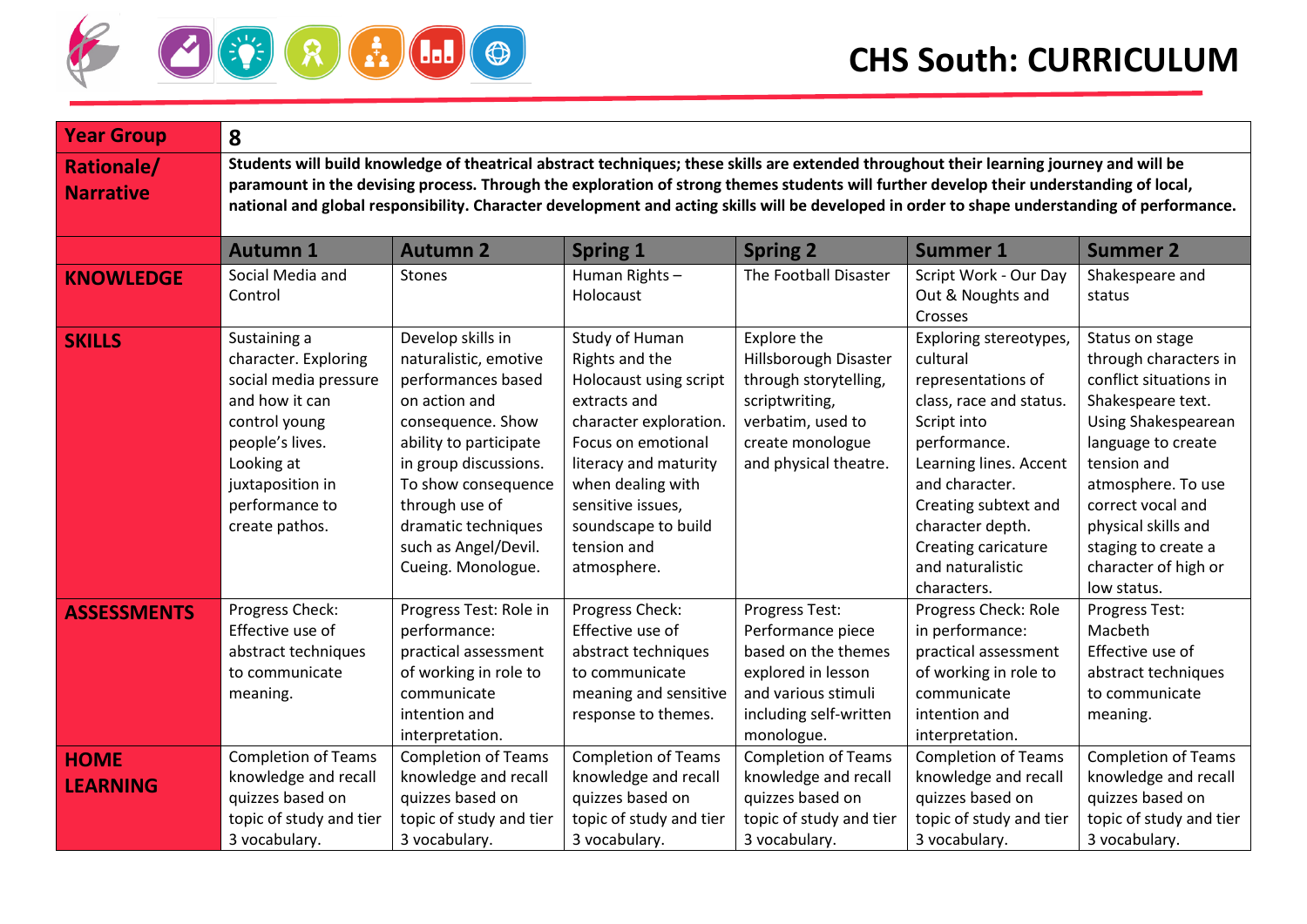

| <b>READING,</b><br><b>WRITING, TALK</b> | All rehearsal work<br>develops a strong use<br>of negotiating skills<br>and language.<br>Communication<br>Presentation.<br>Speaking and<br>Listening skills.<br>Evaluative skills.<br>Communicating with<br>group members.<br>Problem solving.<br>Creating caricature,<br>using sounds, thought<br>tracking and emotive<br>vocabulary to create<br>atmosphere and<br>tension. To<br>communicate<br>meaning through<br>physical<br>representation. | Writing - Punctuation<br>Reading<br>Selecting appropriate<br>material.<br>Identifying Genre and<br>theme.<br><b>Creating Tension and</b><br>Atmosphere through<br>language choice.<br>Verbalising key words<br>- students are asked<br>to repeat key words<br>where necessary<br>Students are<br>challenged to use the<br>best choices of words. | Writing - Clarity and<br>organisation<br>Reading<br><b>Active reading</b><br>strategies<br>Identify and define<br>any unfamiliar terms.<br>Human Rights and<br>Apartheid<br>Creative, in role<br>writing/poetry<br>Diary Entry to inform<br>the audience of the<br>character's private<br>feelings.<br><b>Evaluating Human</b><br>Rights through<br>persuasive language<br>in performance. Using<br>accent and body<br>language to explore<br>society and status. | Reading - Skimming,<br>Scanning research<br>facts on Hillsborough.<br>Writing a monologue.<br>In role writing.<br>Writing to create<br>emotional response.<br>Developing a<br>character to keep the<br>audience interested<br>Using empathy and<br>emotional literacy to<br>explore stories from<br>other cultures.<br>Communicating<br>character and status<br>through language<br>choices and abstract<br>techniques.<br>Verbalising opinions<br>about the media's<br>take on the disaster. | Writing - Sentence<br>structures<br>Reading<br>Selecting Information<br>to present to class.<br>Writing to Persuade<br><b>Using Questions,</b><br>feelings and<br>repetition.<br>Understanding genre<br>of news reports.<br>Communicating to<br>persuade using<br>persuasive vocabulary<br>and justification.<br>Reasoning and<br>debate.<br>Recognising and<br>dissecting dialectical<br>patterns. | Cultural Identity and<br>Heritage through<br>Shakespeare.<br>Creative, in role<br>writing/poetry<br>Diary Entry to inform<br>the audience of the<br>character's private<br>feelings. |
|-----------------------------------------|---------------------------------------------------------------------------------------------------------------------------------------------------------------------------------------------------------------------------------------------------------------------------------------------------------------------------------------------------------------------------------------------------------------------------------------------------|--------------------------------------------------------------------------------------------------------------------------------------------------------------------------------------------------------------------------------------------------------------------------------------------------------------------------------------------------|-------------------------------------------------------------------------------------------------------------------------------------------------------------------------------------------------------------------------------------------------------------------------------------------------------------------------------------------------------------------------------------------------------------------------------------------------------------------|-----------------------------------------------------------------------------------------------------------------------------------------------------------------------------------------------------------------------------------------------------------------------------------------------------------------------------------------------------------------------------------------------------------------------------------------------------------------------------------------------|-----------------------------------------------------------------------------------------------------------------------------------------------------------------------------------------------------------------------------------------------------------------------------------------------------------------------------------------------------------------------------------------------------|--------------------------------------------------------------------------------------------------------------------------------------------------------------------------------------|
| <b>TIER 3 VOCAB</b>                     | Abstract<br>Techniques/Abstract<br>Art<br>SlowMotion<br><b>Split Stage</b><br>Puppetry                                                                                                                                                                                                                                                                                                                                                            | Dilemma<br>Hotseating<br>Interpretation<br>Empathy                                                                                                                                                                                                                                                                                               | <b>Fluid Sculpture</b><br><b>Physical Theatre</b><br>Characterisation<br>Teacher in Role<br>Placards                                                                                                                                                                                                                                                                                                                                                              | Monologue<br>Mannerism<br>Intention<br>Unison<br>Canon<br>Devising                                                                                                                                                                                                                                                                                                                                                                                                                            | <b>Sustaining Character</b><br>Accent<br>Emphasis<br>Tension<br>Proxemics                                                                                                                                                                                                                                                                                                                           | Soliloquy<br>Shakespeare<br>lambic pentameter<br>Genre                                                                                                                               |
| <b>PSPSMC,</b><br><b>BRITISH VALUES</b> | Developing and<br>maintaining self-<br>esteem through<br>collaborative<br>ensemble work.                                                                                                                                                                                                                                                                                                                                                          | Understanding that<br>relationships affect<br>everything we do in<br>our lives and that<br>relationship skills                                                                                                                                                                                                                                   | The political, legal<br>and Human Rights<br>and responsibilities of<br>citizens.                                                                                                                                                                                                                                                                                                                                                                                  | Use social skills to<br>build and maintain a<br>range of positive<br>relationships, reflect<br>upon what makes                                                                                                                                                                                                                                                                                                                                                                                | Understanding that<br>relationships affect<br>everything we do in<br>our lives and that<br>relationship skills                                                                                                                                                                                                                                                                                      | Use the social skill of<br>negotiation within<br>relationships,<br>recognising their<br>rights and                                                                                   |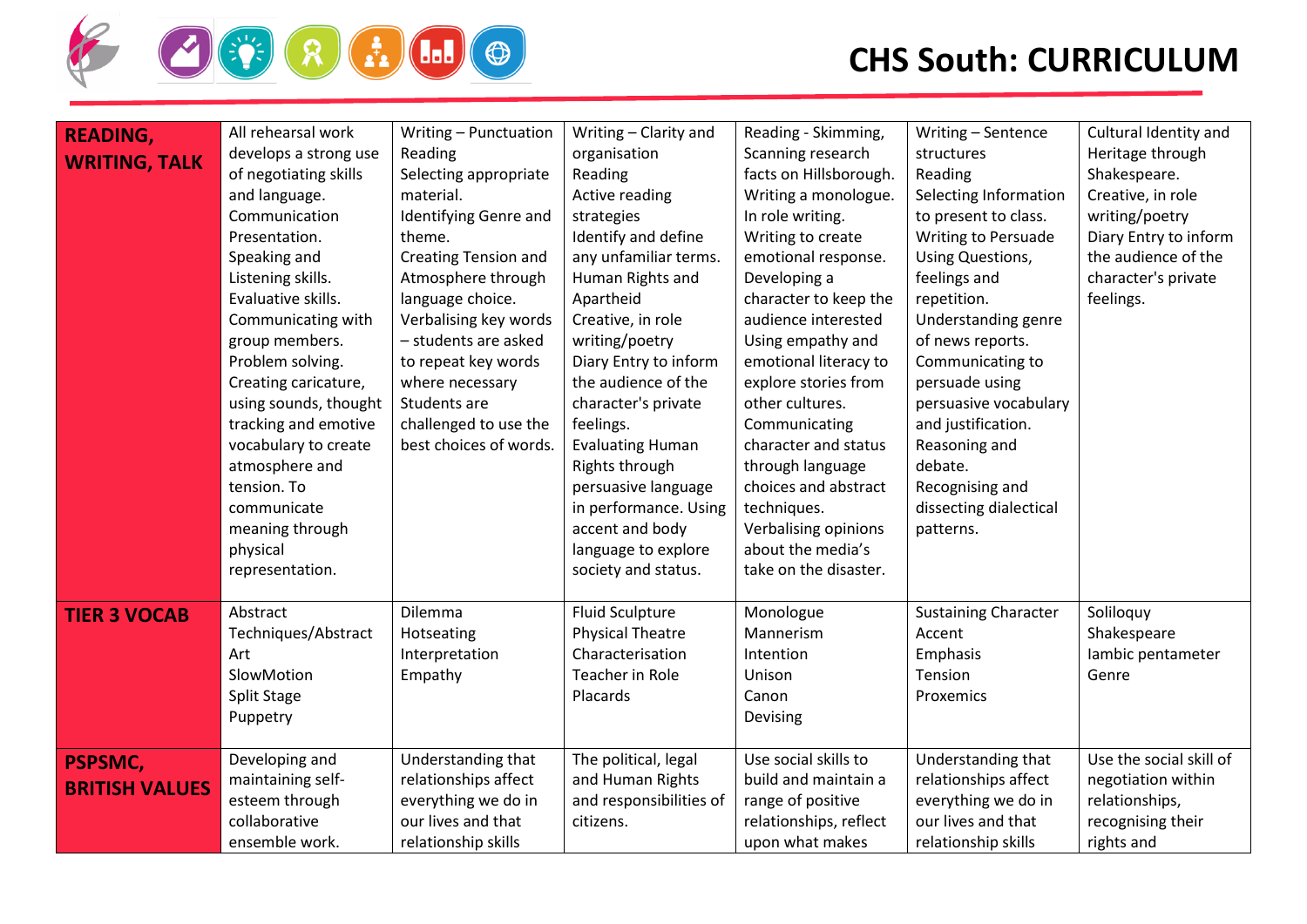

| Ability to identify    | have to be learnt and | Explore creative       | these successful and   | have to be learnt and | responsibilities and   |
|------------------------|-----------------------|------------------------|------------------------|-----------------------|------------------------|
| personal skills and    | practised.            | approaches to taking   | apply this to new      | practiced.            | that their actions     |
| qualities needed to    | Actions that          | action on problems     | situations.            | Understanding that    | have consequences      |
| be able to thrive.     | individuals, groups   | and issues to achieve  | Thinking creatively by | people have multiple  | Work individually,     |
| Using approaches to    | and organisations can | intended purposes.     | generating and         | roles and             | together and in teams  |
| working with others,   | take to influence     | Understanding that     | exploring ideas        | responsibilities in   | for specific purposes, |
| problem solving and    | decisions affecting   | all forms of prejudice | making original        | society and that      | making use of the      |
| active planning.       | communities and the   | and discrimination     | connections. Process   | making positive       | social skills of       |
| Freedom of speech      | environment.          | must be challenged at  | and evaluate           | relationships and     | communication,         |
| and diversity of views |                       | every level in our     | information, planning  | contributing to       | negotiation,           |
| and the role of the    |                       | lives.                 | strategic approaches   | groups, teams and     | assertiveness and      |
| media in informing     |                       |                        | to create a            | communities is        | collaboration          |
| and influencing public |                       |                        | performance.           | important.            |                        |
| opinion and holding    |                       |                        |                        |                       |                        |
| those in power to      |                       |                        |                        |                       |                        |
| account.               |                       |                        |                        |                       |                        |
| Appreciating that, in  |                       |                        |                        |                       |                        |
| our communities,       |                       |                        |                        |                       |                        |
| there are similarities |                       |                        |                        |                       |                        |
| as well as differences |                       |                        |                        |                       |                        |
| between people of      |                       |                        |                        |                       |                        |
| different race,        |                       |                        |                        |                       |                        |
| religion, culture,     |                       |                        |                        |                       |                        |
| ability or disability, |                       |                        |                        |                       |                        |
| gender, age or sexual  |                       |                        |                        |                       |                        |
| orientation.           |                       |                        |                        |                       |                        |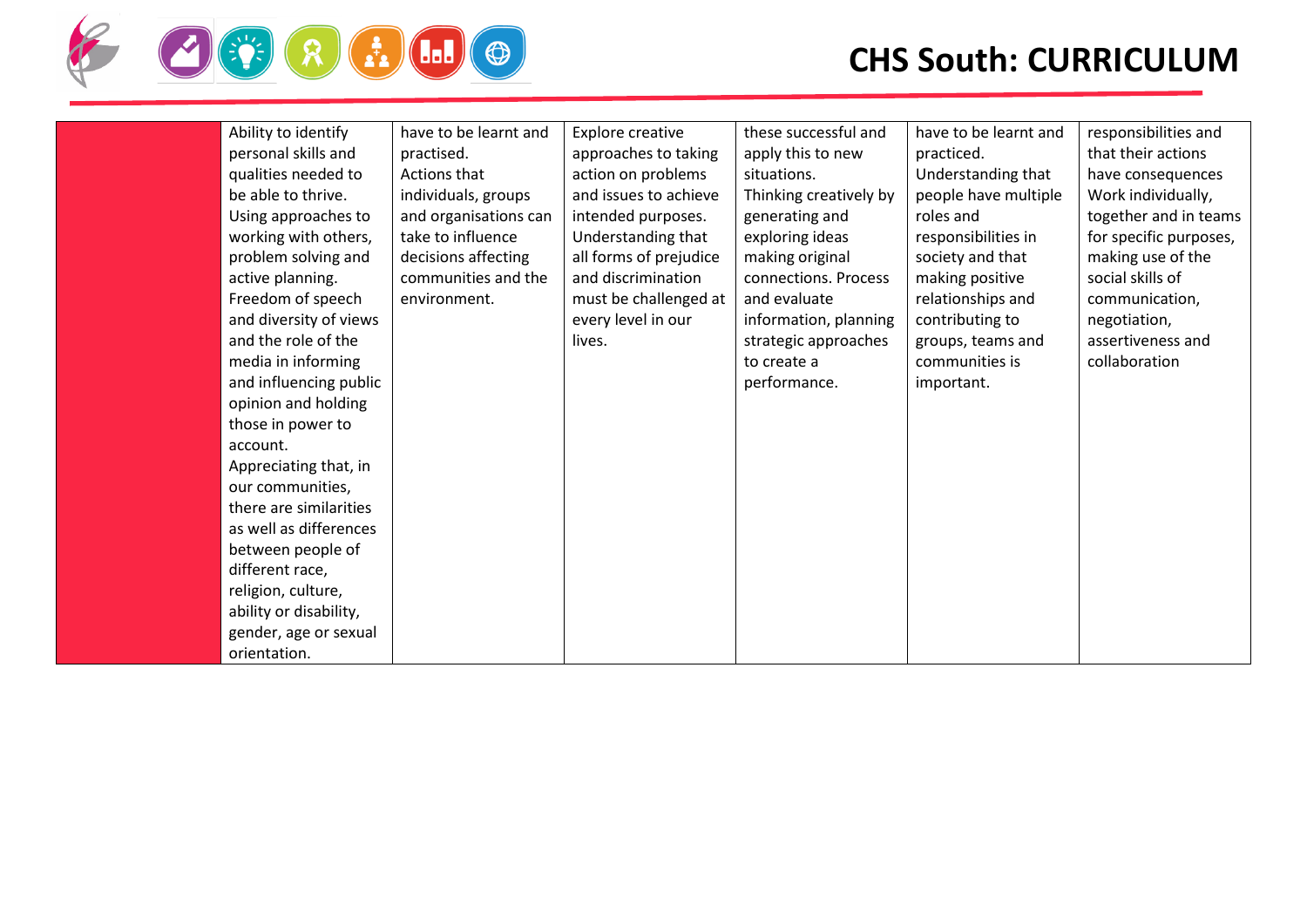

| <b>Year Group</b>                     | 9                                                                                                                                                                                                                                                                                                                                                                                                                                                                                                                                                                                    |                                                                                                                                                                                                                                                                                                                                                                                |                                                                                                                                                                                                                                                                                                                                                                    |                                                                                                                                                                                                                                                                                                                                                    |                                                                                                                                                                                                                                                                                                                                                                      |                                                                                                                                                                                                                                                                                                 |  |
|---------------------------------------|--------------------------------------------------------------------------------------------------------------------------------------------------------------------------------------------------------------------------------------------------------------------------------------------------------------------------------------------------------------------------------------------------------------------------------------------------------------------------------------------------------------------------------------------------------------------------------------|--------------------------------------------------------------------------------------------------------------------------------------------------------------------------------------------------------------------------------------------------------------------------------------------------------------------------------------------------------------------------------|--------------------------------------------------------------------------------------------------------------------------------------------------------------------------------------------------------------------------------------------------------------------------------------------------------------------------------------------------------------------|----------------------------------------------------------------------------------------------------------------------------------------------------------------------------------------------------------------------------------------------------------------------------------------------------------------------------------------------------|----------------------------------------------------------------------------------------------------------------------------------------------------------------------------------------------------------------------------------------------------------------------------------------------------------------------------------------------------------------------|-------------------------------------------------------------------------------------------------------------------------------------------------------------------------------------------------------------------------------------------------------------------------------------------------|--|
| <b>Rationale/</b><br><b>Narrative</b> | Through the exploration of strong themes students will further develop their understanding of local, National and Global responsibility.<br>Students build up a foundation of understanding the demands of the course through the exploration and performance of the set text 'Blood<br>Brothers'. A strong group identity is formed throughout the rehearsal process and further developed during the Theatre in Education schemes<br>of work.<br>Character development and acting skills will be developed in order to shape understanding of the technical demands of the course. |                                                                                                                                                                                                                                                                                                                                                                                |                                                                                                                                                                                                                                                                                                                                                                    |                                                                                                                                                                                                                                                                                                                                                    |                                                                                                                                                                                                                                                                                                                                                                      |                                                                                                                                                                                                                                                                                                 |  |
|                                       | Autumn 1                                                                                                                                                                                                                                                                                                                                                                                                                                                                                                                                                                             | <b>Autumn 2</b>                                                                                                                                                                                                                                                                                                                                                                | <b>Spring 1</b>                                                                                                                                                                                                                                                                                                                                                    | <b>Spring 2</b>                                                                                                                                                                                                                                                                                                                                    | <b>Summer 1</b>                                                                                                                                                                                                                                                                                                                                                      | <b>Summer 2</b>                                                                                                                                                                                                                                                                                 |  |
| <b>KNOWLEDGE</b>                      | Introduction to<br>scripted work<br>Introduction to Blood<br>Brothers by Willy<br>Russell<br>Characterisation<br>workshops<br>Understanding how<br>to work with script<br>and devising theatre.<br><b>Understanding Drama</b><br><b>Texts in Practice</b><br>Social, Cultural and<br>historical context.<br>How meaning is<br>interpreted and<br>communicated.<br>Personal<br>interpretation of play.                                                                                                                                                                                | Study<br><b>Blood Brothers by</b><br><b>Willy Russell</b><br>Rehearse small group<br>scripted scenes for<br>performance<br><b>Understanding Drama</b><br><b>Texts in Practice</b><br>Understanding of<br>character<br>development, period<br>and genre<br><b>Study Blood Brothers</b><br><b>Understanding Drama</b><br>Texts in Practice.<br>Preparation for<br>written paper. | <b>Study Blood Brothers</b><br>by Willy Russell<br>Rehearse scripted<br>play for performance<br><b>Understanding Drama</b><br>Texts in Practice.<br>Preparation for<br>written paper.<br>Understanding of<br>technical theatre, set,<br>costume and lighting<br>design.<br>Personal<br>Interpretation of Role<br>and context.<br>Preparation for<br>written paper. | Performing Blood<br>Brothers by Willy<br>Russell<br>Understanding of<br>roles and<br>responsibilities in<br>theatre<br>Perform scripted play<br>to an invited<br>audience.<br>Understanding of<br>technical theatre, set,<br>costume and lighting<br>design.<br>Range of Acting Skills<br>Demonstrated.<br>Deployment of skills<br>and efficiency. | Theatre in Education<br>Introduction to<br>devising and style.<br>Create and develop<br>ideas to communicate<br>meaning in a<br>theatrical<br>performance.<br><b>Exploring the concept</b><br>of TIE and what this<br>means.<br>Developing a<br>performance from<br>research.<br>Consideration of<br>audience<br>demographic and<br>how this impacts<br>performance. | Theatre in Education<br>Perform original<br>devised performance<br>that focuses on<br>educating an<br>audience.<br>Communicate<br>meaning in a<br>theatrical<br>performance.<br>Consideration of<br>chosen target<br>audience.<br>Understanding how<br>to effectively evaluate<br>a performance |  |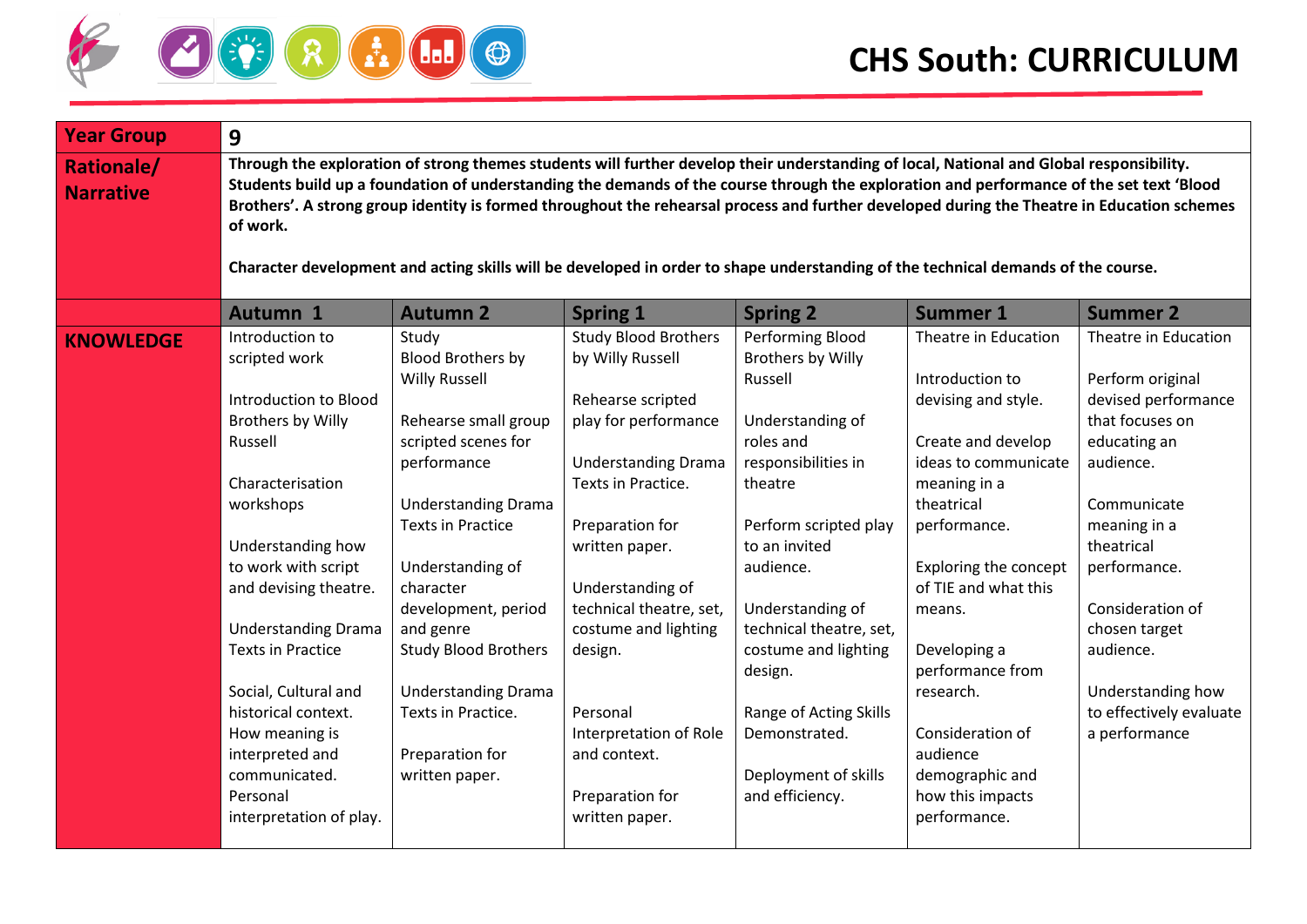

|               |                                        | Personal<br>Interpretation of Role<br>and context. | Developing artistic<br>intentions/a message<br>for their piece. |                                             | Creation of original<br>material.          |                                            |
|---------------|----------------------------------------|----------------------------------------------------|-----------------------------------------------------------------|---------------------------------------------|--------------------------------------------|--------------------------------------------|
| <b>SKILLS</b> | Understanding<br>Drama: knowledge      | <b>Understanding Drama</b><br>knowledge and        | Interpreting script,<br>rehearsal skills                        | Interpreting script,<br>performance skills  | Devising Drama                             | Devising Drama                             |
|               | and understanding.                     | understanding.                                     | Characteristics of                                              | Characteristics of                          | <b>Analysis and</b><br>evaluation          | <b>Analysis and</b><br>evaluation          |
|               | Characteristics of                     | Characteristics of                                 | performance and                                                 | performance and                             |                                            |                                            |
|               | performance and<br>dramatic works.     | performance and<br>dramatic works.                 | dramatic works.                                                 | dramatic works.                             | Developing ideas to<br>communicate         | Developing ideas to<br>communicate         |
|               | Social, Cultural and                   | Social, Cultural and                               | Social, Cultural and<br>historical context.                     | Social, Cultural and<br>historical context. | meaning.                                   | meaning.                                   |
|               | historical context.                    | historical context.                                |                                                                 |                                             | Collaborating with                         | Collaborating with                         |
|               | Range of Acting Skills                 | How meaning is                                     | Component 3:<br>Range of Acting Skills                          | How meaning is<br>interpreted and           | others.                                    | others.                                    |
|               | Demonstrated.                          | interpreted and<br>communicated.                   | Demonstrated.                                                   | communicated.                               | Rehearsing, refining<br>and amending work. | Rehearsing, refining<br>and amending work. |
|               | Deployment of skills                   |                                                    | Deployment of skills                                            | Range of Acting Skills                      |                                            |                                            |
|               | and efficiency.                        | Range of Acting Skills<br>Demonstrated.            | and efficiency.                                                 | Demonstrated.                               | Analysing and<br>evaluating process.       | Analysing and<br>evaluating process.       |
|               | Personal                               |                                                    | Personal                                                        | Deployment of skills                        |                                            |                                            |
|               | Interpretation of play.                | Deployment of skills<br>and efficiency.            | Interpretation of play.                                         | and efficiency.                             | <b>Devised performance</b>                 | <b>Devised performance</b>                 |
|               | Personal                               |                                                    | Personal                                                        | Personal                                    | The Creation and                           | The Creation and                           |
|               | Interpretation of Role<br>and context. | Personal                                           | Interpretation of Role<br>and context.                          | Interpretation of play.                     | communication of                           | communication of                           |
|               |                                        | Interpretation of play.                            |                                                                 | Personal                                    | meaning.                                   | meaning.                                   |
|               |                                        | Personal                                           |                                                                 | Interpretation of Role                      | <b>Realising Artistic</b>                  | <b>Realising Artistic</b>                  |
|               | Artistic Intentions.                   | Interpretation of Role                             | Artistic Intentions.                                            | and context.                                | Intentions in devised                      | Intentions in devised                      |
|               |                                        | and context.                                       |                                                                 |                                             | drama.                                     | drama.                                     |
|               |                                        |                                                    |                                                                 | Artistic Intentions.                        |                                            | Use of theatrical                          |
|               |                                        | Artistic Intentions.                               |                                                                 |                                             | Use of theatrical<br>skills, range of      | skills, range of                           |
|               |                                        |                                                    |                                                                 |                                             |                                            |                                            |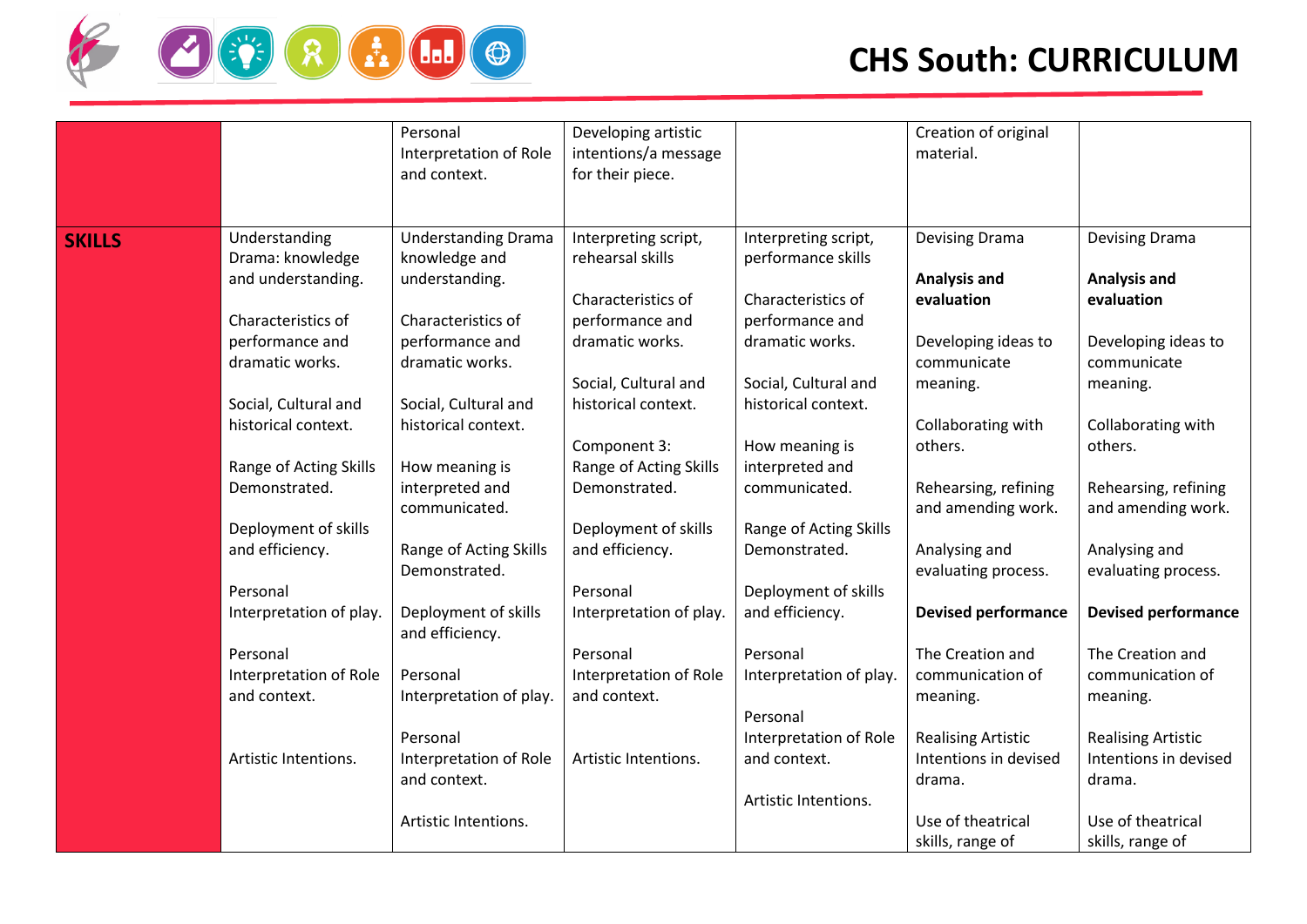

|                                |                                                                                    |                                                                                                                                            |                                                                                                             |                                                         | theatrical skills<br>demonstrated.<br>Contribution to the<br>effectiveness of the<br>piece, inventive ideas,<br>realization of<br>individual artistic<br>intention. | theatrical skills<br>demonstrated.<br>Contribution to the<br>effectiveness of the<br>piece, inventive ideas,<br>realization of<br>individual artistic<br>intention. |
|--------------------------------|------------------------------------------------------------------------------------|--------------------------------------------------------------------------------------------------------------------------------------------|-------------------------------------------------------------------------------------------------------------|---------------------------------------------------------|---------------------------------------------------------------------------------------------------------------------------------------------------------------------|---------------------------------------------------------------------------------------------------------------------------------------------------------------------|
| <b>ASSESSMENTS</b>             | <b>Marking Point 1:</b><br><b>Blood Brothers</b><br>workshops $-$<br>performances. | <b>Marking Point 2</b><br>Drafted performance<br>'Blood Brothers'.<br><b>Marking Point 3:</b><br>Progress Test on<br><b>Blood Brothers</b> | <b>Marking Point 1:</b><br>Rehearsal skills<br><b>Marking Point 2:</b><br>Independent research<br>of themes | <b>Marking Point 3:</b><br>Progress test<br>performance | <b>Marking Point 1:</b><br><b>Thematic Research</b><br><b>Marking Point 2:</b><br>Learning lines<br>assessed through<br>rehearsed assessment                        | <b>Marking Point 3:</b><br>Progress Test<br>performance                                                                                                             |
| <b>HOME</b><br><b>LEARNING</b> | Revise and learn the<br>key words in Drama.<br>True or False quiz.                 | Create a presentation<br>on a character from<br><b>Blood Brothers.</b>                                                                     | Mock questions for<br>C1 exam.<br>Learn scripted lines.                                                     | Learn lines<br>Write evaluation of<br>performance.      | Research for TIE<br>performance.                                                                                                                                    | Evaluation of<br>Devised/T.I. E<br>performance                                                                                                                      |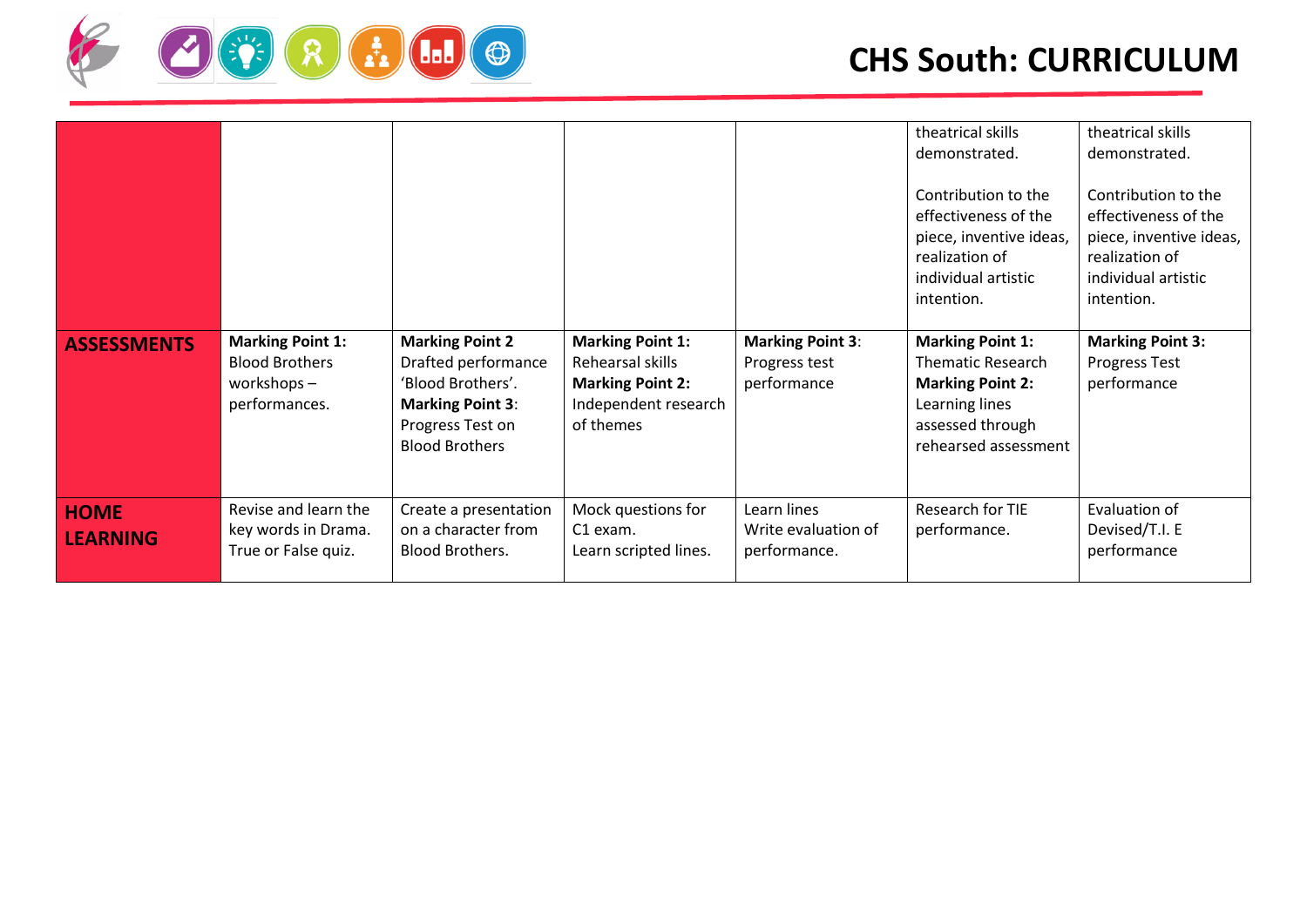

| <b>READING,</b>      | Script reading of      | Reading to learn lines. | Reading to learn lines. | Reading to learn lines. | Reading to             | Understanding of       |
|----------------------|------------------------|-------------------------|-------------------------|-------------------------|------------------------|------------------------|
| <b>WRITING, TALK</b> | Blood Brothers.        | Continue to read to     | Continue to read to     | Continue to read to     | understand theatrical  | theatrical form and    |
|                      | Sourcing subtext and   | source subtext and      | source subtext and      | source subtext and      | form and structure     | structure              |
|                      | foreshadow.            | foreshadow. Reading     | foreshadow. Reading     | foreshadow. Reading     |                        |                        |
|                      |                        | for meaning and         | for meaning and         | for meaning and         | Writing to analyse     | Writing to analyse     |
|                      |                        | character               | character               | character               | and evaluate           | and evaluate           |
|                      | Writing and Talk-Use   | development.            | development.            | development.            | successful processes   | successful processes   |
|                      | of language            |                         |                         |                         | when creating a        | when creating a        |
|                      |                        | Writing: Theatrical     | Writing: Theatrical     | Writing: Theatrical     | theatrical             | theatrical             |
|                      | Learning lines.        | terminology             | terminology             | terminology             | performance.           | performance.           |
|                      | Understanding          | approaching new         | approaching new         | approaching new         |                        |                        |
|                      | language and           | vocabulary and          | vocabulary and          | vocabulary and          | Writing and Talk-Use   | Writing and Talk-Use   |
|                      | meaning.               | structure for analysis  | structure for analysis  | structure for analysis  | of language            | of language            |
|                      | Understanding          | and evaluative          | and evaluative          | and evaluative          |                        |                        |
|                      | subtext through text   | response to Theatrical  | response to Theatrical  | response to Theatrical  | Learning lines.        | Learning lines.        |
|                      | analysis.              | Skills description.     | Skills description.     | Skills description.     | Understanding          | Understanding          |
|                      |                        |                         |                         |                         | language and           | language and           |
|                      | Understanding genres   | Writing and Talk-Use    | Writing and Talk-Use    | Writing and Talk-Use    | meaning.               | meaning.               |
|                      | and identifying in     | of language             | of language             | of language             | Understanding          | Understanding          |
|                      | written and verbal     |                         |                         |                         | subtext through text   | subtext through text   |
|                      | response. Writing to   | Learning lines.         | Learning lines.         | Learning lines.         | analysis.              | analysis.              |
|                      | extend understanding   | Understanding           | Understanding           | Understanding           |                        |                        |
|                      | of character.          | language and            | language and            | language and            | Understanding genres   | Understanding genres   |
|                      | Note taking in         | meaning.                | meaning.                | meaning.                | and identifying in     | and identifying in     |
|                      | rehearsal logs,        | Understanding           | Understanding           | Understanding           | written and verbal     | written and verbal     |
|                      | identifying knowledge  | subtext through text    | subtext through text    | subtext through text    | response. Writing to   | response. Writing to   |
|                      | and understanding of   | analysis.               | analysis.               | analysis.               | extend understanding   | extend understanding   |
|                      | theatrical conventions |                         |                         |                         | of character.          | of character.          |
|                      | and key terminology.   | Understanding genres    | Understanding genres    | Understanding genres    | Note taking in         | Note taking in         |
|                      | Communicating          | and identifying in      | and identifying in      | and identifying in      | rehearsal logs,        | rehearsal logs,        |
|                      | themes and issues      | written and verbal      | written and verbal      | written and verbal      | identifying knowledge  | identifying knowledge  |
|                      | from script.           | response. Writing to    | response. Writing to    | response. Writing to    | and understanding of   | and understanding of   |
|                      | Communication style    | extend understanding    | extend understanding    | extend understanding    | theatrical conventions | theatrical conventions |
|                      | through delivery and   | of character.           | of character.           | of character.           | and key terminology.   | and key terminology.   |
|                      | acting skills.         |                         | Note taking in          | Note taking in          |                        |                        |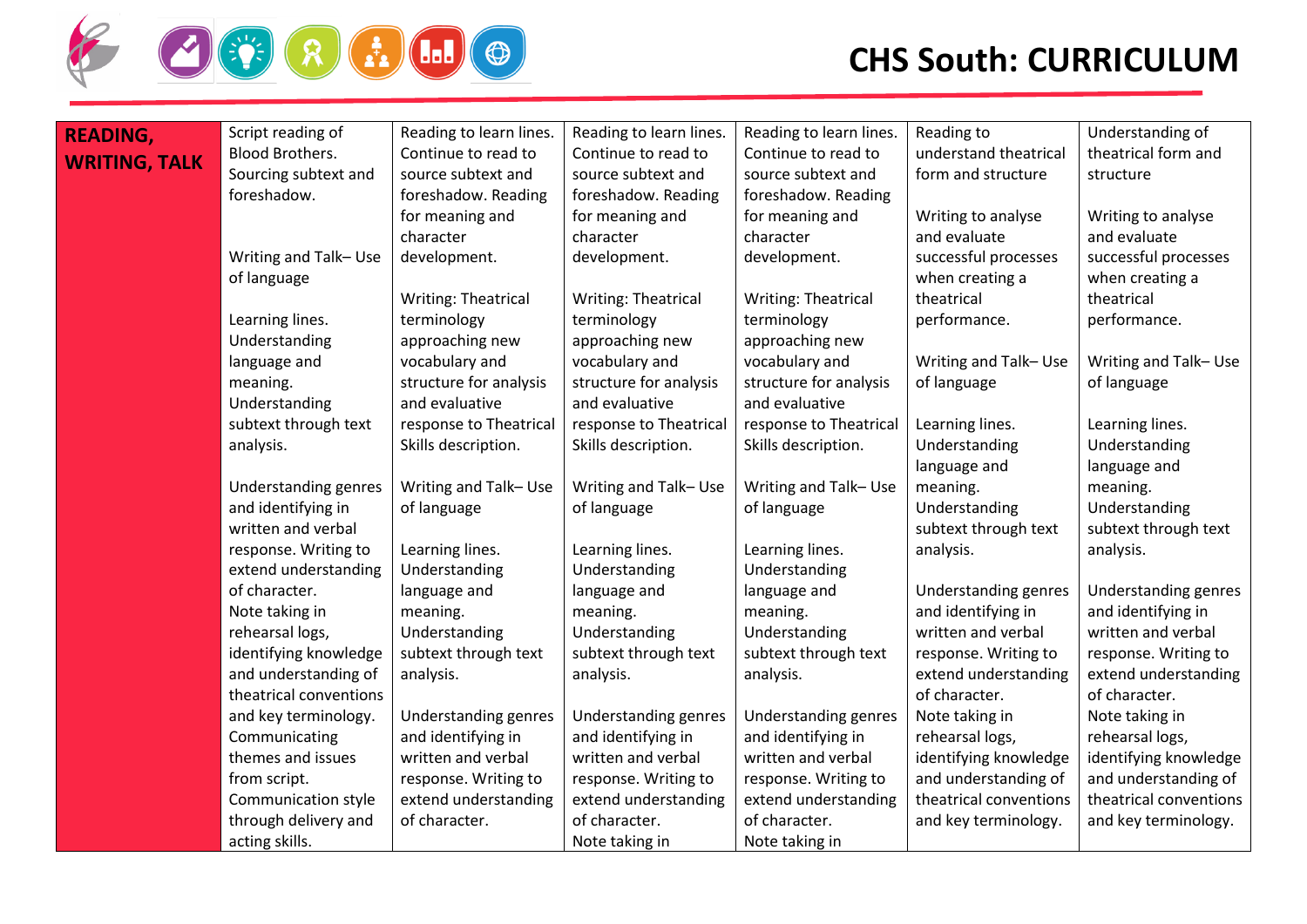

| Negotiating and           | Note taking in            | rehearsal logs,           | rehearsal logs,           | Communicating             | Communicating           |
|---------------------------|---------------------------|---------------------------|---------------------------|---------------------------|-------------------------|
| agreeing on               | rehearsal logs,           | identifying knowledge     | identifying knowledge     | themes and issues         | themes and issues       |
| interpretation of         | identifying knowledge     | and understanding of      | and understanding of      | from script.              | from script.            |
| character.                | and understanding of      | theatrical conventions    | theatrical conventions    | Communication style       | Communication style     |
| Re-enforcing key          | theatrical conventions    | and key terminology.      | and key terminology.      | through delivery and      | through delivery and    |
| words and                 | and key terminology.      | Communicating             | Communicating             | acting skills.            | acting skills.          |
| conventions through       | Communicating             | themes and issues         | themes and issues         | Negotiating and           | Negotiating and         |
| questioning and           | themes and issues         | from script.              | from script.              | agreeing on               | agreeing on             |
| learning                  | from script.              | Communication style       | Communication style       | interpretation of         | interpretation of       |
| conversations. Peer       | Communicating style       | through delivery and      | through delivery and      | character.                | character.              |
| evaluation and            | through delivery and      | acting skills.            | acting skills.            | Re-enforcing key          | Re-enforcing key        |
| discussion.               | acting skills.            | Negotiating and           | Negotiating and           | words and                 | words and               |
|                           | Negotiating and           | agreeing on               | agreeing on               | conventions through       | conventions through     |
| Reading                   | agreeing on               | interpretation of         | interpretation of         | questioning and           | questioning and         |
| Identifying key words     | interpretation of         | character.                | character.                | learning                  | learning                |
| Reading to extend         | character.                | Re-enforcing key          | Re-enforcing key          | conversations. Peer       | conversations. Peer     |
| understanding.            | Re-enforcing key          | words and                 | words and                 | evaluation and            | evaluation and          |
| Analytical reading of     | words and                 | conventions through       | conventions through       | discussion.               | discussion.             |
| past papers.              | conventions through       | questioning and           | questioning and           |                           |                         |
| Preparation for the       | questioning and           | learning                  | learning                  | Reading                   | Reading                 |
| written examination.      | learning                  | conversations. Peer       | conversations. Peer       | Identifying key words     | Identifying key words   |
| <b>Extended writing</b>   | conversations. Peer       | evaluation and            | evaluation and            | Reading to extend         | Reading to extend       |
| <b>Evaluative writing</b> | evaluation and            | discussion                | discussion                | understanding.            | understanding.          |
| Descriptive writing       | discussion.               |                           |                           | Analytical reading of     | Analytical reading of   |
| Analytic writing          |                           | Reading                   | Reading                   | past papers.              | past papers.            |
| Writing and               | Reading                   | Identifying key words     | Identifying key words     | Preparation for the       | Preparation for the     |
| performing                | Identifying key words     | Reading to extend         | Reading to extend         | written examination.      | written examination.    |
| Identifying and re-       | Reading to extend         | understanding.            | understanding.            | <b>Extended writing</b>   | <b>Extended writing</b> |
| creating exam             | understanding.            | Analytical reading of     | Analytical reading of     | <b>Evaluative writing</b> | Evaluative writing      |
| structure.                | Analytical reading of     | past papers.              | past papers.              | Descriptive writing       | Descriptive writing     |
| From Stage to page        | past papers.              | Preparation for the       | Preparation for the       | Analytic writing          | Analytic writing        |
| communication             | Preparation for the       | written examination.      | written examination.      | Writing and               | Writing and             |
| through explicit          | written examination.      | <b>Extended writing</b>   | <b>Extended writing</b>   | performing                | performing              |
| reference to acting       | <b>Extended writing</b>   | <b>Evaluative writing</b> | <b>Evaluative writing</b> | Identifying and re-       | Identifying and re-     |
| skills.                   | <b>Evaluative writing</b> | Descriptive writing       | Descriptive writing       |                           |                         |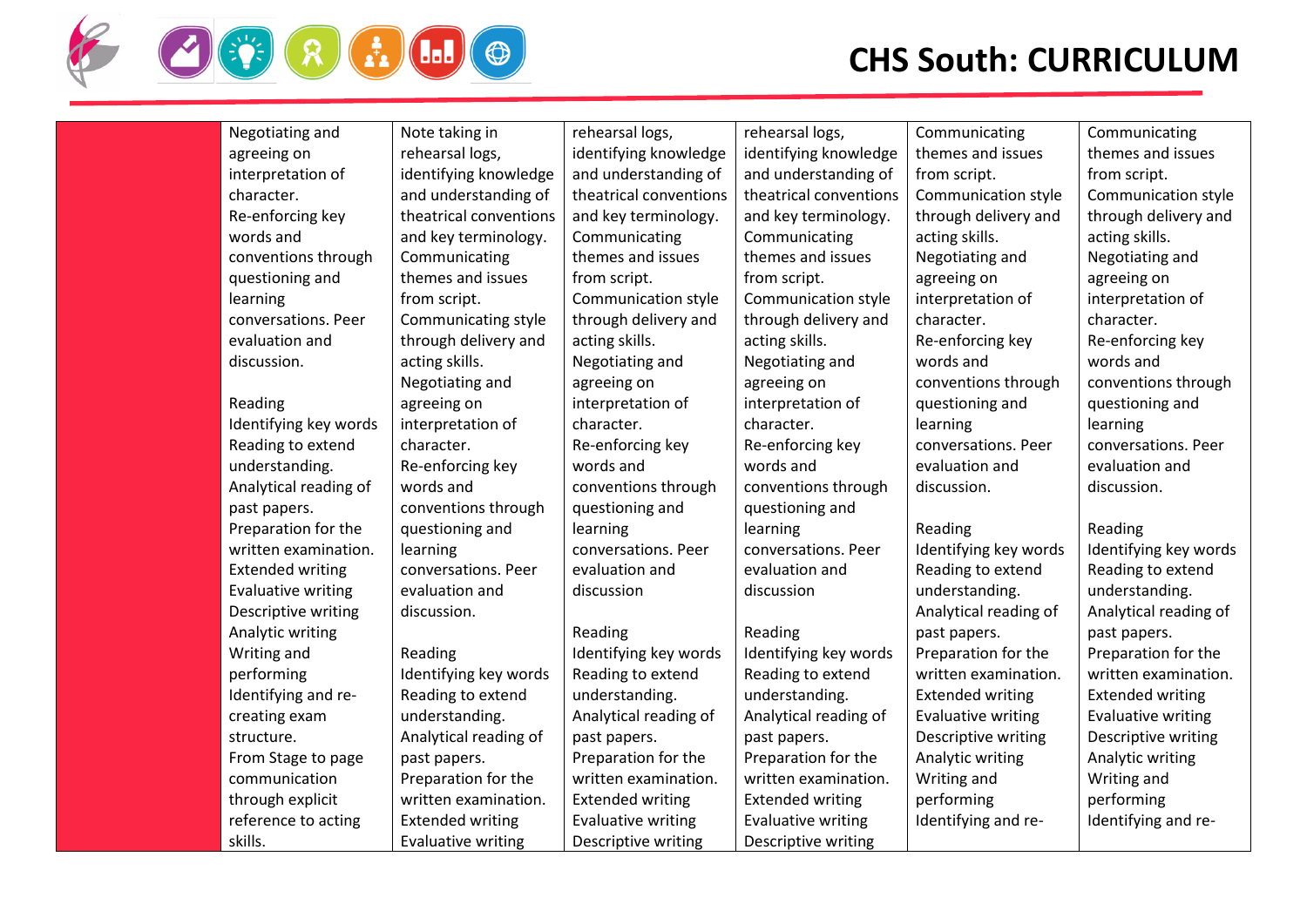

|                     | Re-enforcing key<br>words and<br>conventions through<br>questioning and<br>learning<br>conversations. Peer<br>evaluation and<br>discussion.     | Descriptive writing<br>Analytic writing<br>Writing and<br>performing<br>Identifying and re-<br>creating exam<br>structure.<br>From Stage to page<br>communication<br>through explicit<br>reference to acting<br>skills.<br>Re-enforcing key<br>words and<br>conventions through<br>questioning and<br>learning<br>conversations. Peer<br>evaluation and<br>discussion. | Analytic writing<br>Writing and<br>performing<br>Identifying and re-<br>creating exam<br>structure.<br>From Stage to page<br>communication<br>through explicit<br>reference to acting<br>skills.<br>Re-enforcing key<br>words and<br>conventions through<br>questioning and<br>learning<br>conversations. Peer<br>evaluation and<br>discussion. | Analytic writing<br>Writing and<br>performing<br>Identifying and re-<br>creating exam<br>structure.<br>From Stage to page<br>communication<br>through explicit<br>reference to acting<br>skills.<br>Re-enforcing key<br>words and<br>conventions through<br>questioning and<br>learning<br>conversations. Peer<br>evaluation and<br>discussion. | creating exam<br>structure<br>From Stage to page<br>communication<br>through explicit<br>reference to acting<br>skills.<br>Re-enforcing key<br>words and<br>conventions through<br>questioning and<br>learning<br>conversations. Peer<br>evaluation and<br>discussion. | creating exam<br>structure<br>From Stage to page<br>communication<br>through explicit<br>reference to acting<br>skills.<br>Re-enforcing key<br>words and<br>conventions through<br>questioning and<br>learning<br>conversations. Peer<br>evaluation and<br>discussion. |
|---------------------|-------------------------------------------------------------------------------------------------------------------------------------------------|------------------------------------------------------------------------------------------------------------------------------------------------------------------------------------------------------------------------------------------------------------------------------------------------------------------------------------------------------------------------|-------------------------------------------------------------------------------------------------------------------------------------------------------------------------------------------------------------------------------------------------------------------------------------------------------------------------------------------------|-------------------------------------------------------------------------------------------------------------------------------------------------------------------------------------------------------------------------------------------------------------------------------------------------------------------------------------------------|------------------------------------------------------------------------------------------------------------------------------------------------------------------------------------------------------------------------------------------------------------------------|------------------------------------------------------------------------------------------------------------------------------------------------------------------------------------------------------------------------------------------------------------------------|
| <b>TIER 3 VOCAB</b> | Genre<br>structure<br>character<br>form<br>style<br>language<br>sub-text<br>Naturalism<br><b>Status</b><br>Age<br>Volume<br>Accent<br>Mannerism | Context<br>Theme<br>Musical theatre<br>Narrator<br>Interpretation<br>Playwright                                                                                                                                                                                                                                                                                        | stage positioning:<br>upstage (left, right,<br>centre)<br>downstage (left, right,<br>centre)<br>centre stage.<br>staging configuration:<br>theatre in the round<br>proscenium arch<br>thrust stage<br>traverse<br>end on staging<br>promenade                                                                                                   | Acting skills to show<br>character/themes/<br>genre/ style<br>Acting aims/<br>intentions<br>Audience reaction/<br>response<br>Mood and<br>atmosphere                                                                                                                                                                                            | character motivation<br>and interaction<br>atmosphere<br>pace and rhythm<br>dramatic climax<br>sylised performance<br>Practitioners<br>Target audience<br><b>Dramatic intention</b>                                                                                    | character motivation<br>and interaction<br>atmosphere<br>pace and rhythm<br>dramatic climax<br>stylised performance<br>practitioners<br>Target audience<br><b>Dramatic intention</b>                                                                                   |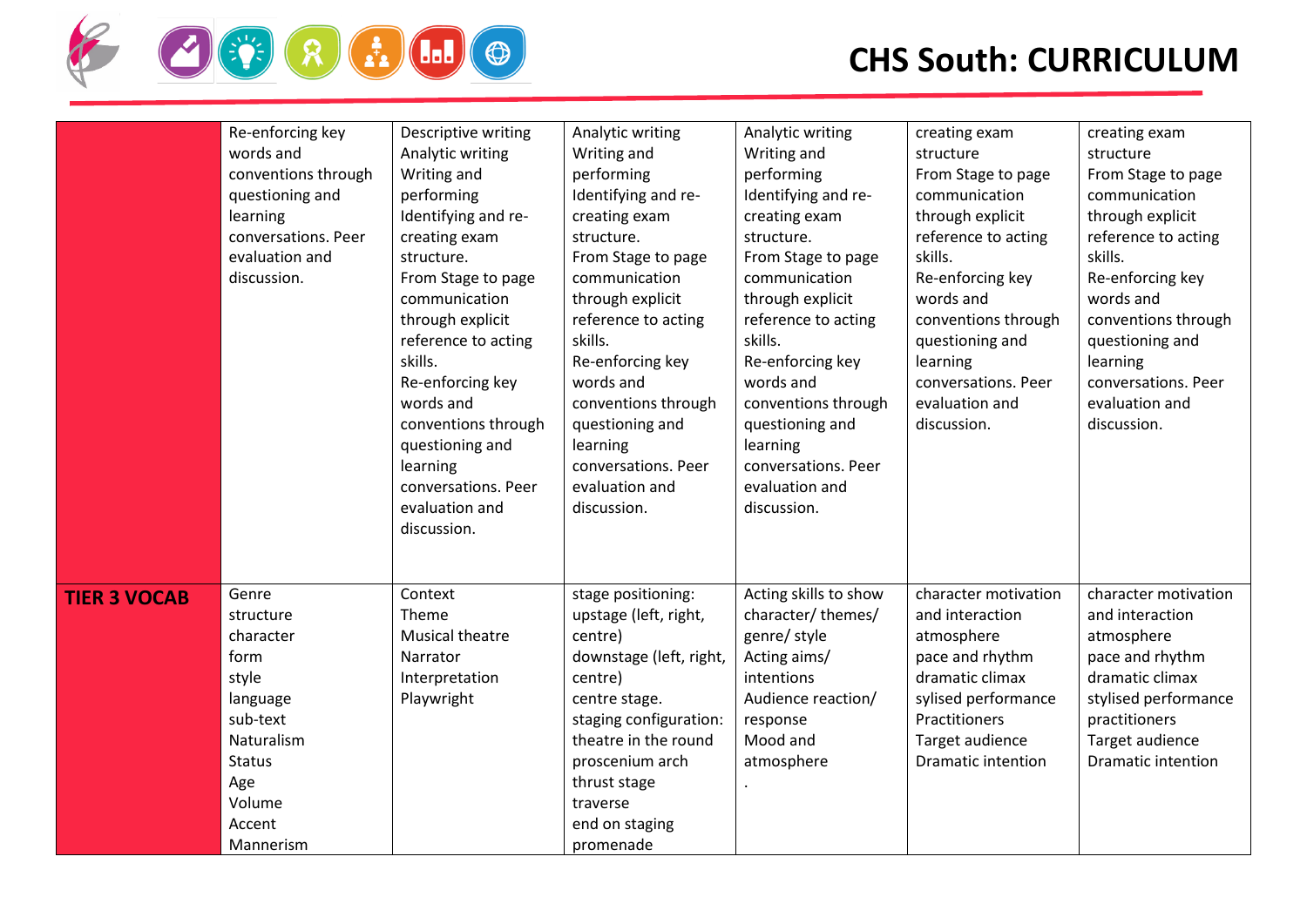

|                                         | Movement<br>Emphasis<br>Tone<br>Timing<br>Posture<br>Pace<br>Pitch<br>Gesture<br>Body language<br><b>Facial Expressions</b>                                                                                                                                                                                                                                                                        |                                                                                                                                                                                                                                                                                                                                                                                                    |                                                                                                                                                                                                                                                                                                                                                                                                    |                                                                                                                                                                                                                                                                                                                                                                                                    |                                                                                                                                                                                                                                                                                                                                                                                                                                                                                                      |                                                                                                                                                                                                                                                                                                                                                                                                                                                                                               |
|-----------------------------------------|----------------------------------------------------------------------------------------------------------------------------------------------------------------------------------------------------------------------------------------------------------------------------------------------------------------------------------------------------------------------------------------------------|----------------------------------------------------------------------------------------------------------------------------------------------------------------------------------------------------------------------------------------------------------------------------------------------------------------------------------------------------------------------------------------------------|----------------------------------------------------------------------------------------------------------------------------------------------------------------------------------------------------------------------------------------------------------------------------------------------------------------------------------------------------------------------------------------------------|----------------------------------------------------------------------------------------------------------------------------------------------------------------------------------------------------------------------------------------------------------------------------------------------------------------------------------------------------------------------------------------------------|------------------------------------------------------------------------------------------------------------------------------------------------------------------------------------------------------------------------------------------------------------------------------------------------------------------------------------------------------------------------------------------------------------------------------------------------------------------------------------------------------|-----------------------------------------------------------------------------------------------------------------------------------------------------------------------------------------------------------------------------------------------------------------------------------------------------------------------------------------------------------------------------------------------------------------------------------------------------------------------------------------------|
| <b>PSPSMC,</b><br><b>BRITISH VALUES</b> | Reflecting on social<br>and cultural identity<br>of characters in order<br>to interpret and<br>create a believable<br>and sustainable<br>character. Exploring<br>issues through<br>practical rehearsal<br>and discussion.<br>Identifying the needs<br>and motivations of<br>people from a variety<br>of backgrounds.<br>Social Class and<br>poverty and political<br>opinion of the<br>playwright. | Reflecting on social<br>and cultural identity<br>of characters in order<br>to interpret and<br>create a believable<br>and sustainable<br>character. Exploring<br>issues through<br>practical rehearsal<br>and discussion.<br>Identifying the needs<br>and motivations of<br>people from a variety<br>of backgrounds.<br>Social Class and<br>poverty and political<br>opinion of the<br>playwright. | Reflecting on social<br>and cultural identity<br>of characters in order<br>to interpret and<br>create a believable<br>and sustainable<br>character. Exploring<br>issues through<br>practical rehearsal<br>and discussion.<br>Identifying the needs<br>and motivations of<br>people from a variety<br>of backgrounds.<br>Social Class and<br>poverty and political<br>opinion of the<br>playwright. | Reflecting on social<br>and cultural identity<br>of characters in order<br>to interpret and<br>create a believable<br>and sustainable<br>character. Exploring<br>issues through<br>practical rehearsal<br>and discussion.<br>Identifying the needs<br>and motivations of<br>people from a variety<br>of backgrounds.<br>Social Class and<br>poverty and political<br>opinion of the<br>playwright. | Reflecting on social<br>and cultural identity<br>of characters in order<br>to interpret and<br>create a believable<br>and sustainable<br>character. Exploring<br>issues through<br>practical rehearsal<br>and discussion.<br>Identifying the needs<br>and motivations of<br>people from a variety<br>of backgrounds.<br>Social Class and<br>poverty and political<br>opinion and why it is<br>important in a<br>devising process.<br><b>Exploring the themes</b><br>for the theatre in<br>education. | Reflecting on social<br>and cultural identity<br>of characters in order<br>to interpret and<br>create a believable<br>and sustainable<br>character. Exploring<br>issues through<br>practical rehearsal<br>and discussion.<br>Identifying the needs<br>and motivations of<br>people from a variety<br>of backgrounds.<br>Social Class and<br>poverty and political<br>opinion and why it is<br>important in a<br>devising process.<br>Exploring the themes<br>for the theatre in<br>education. |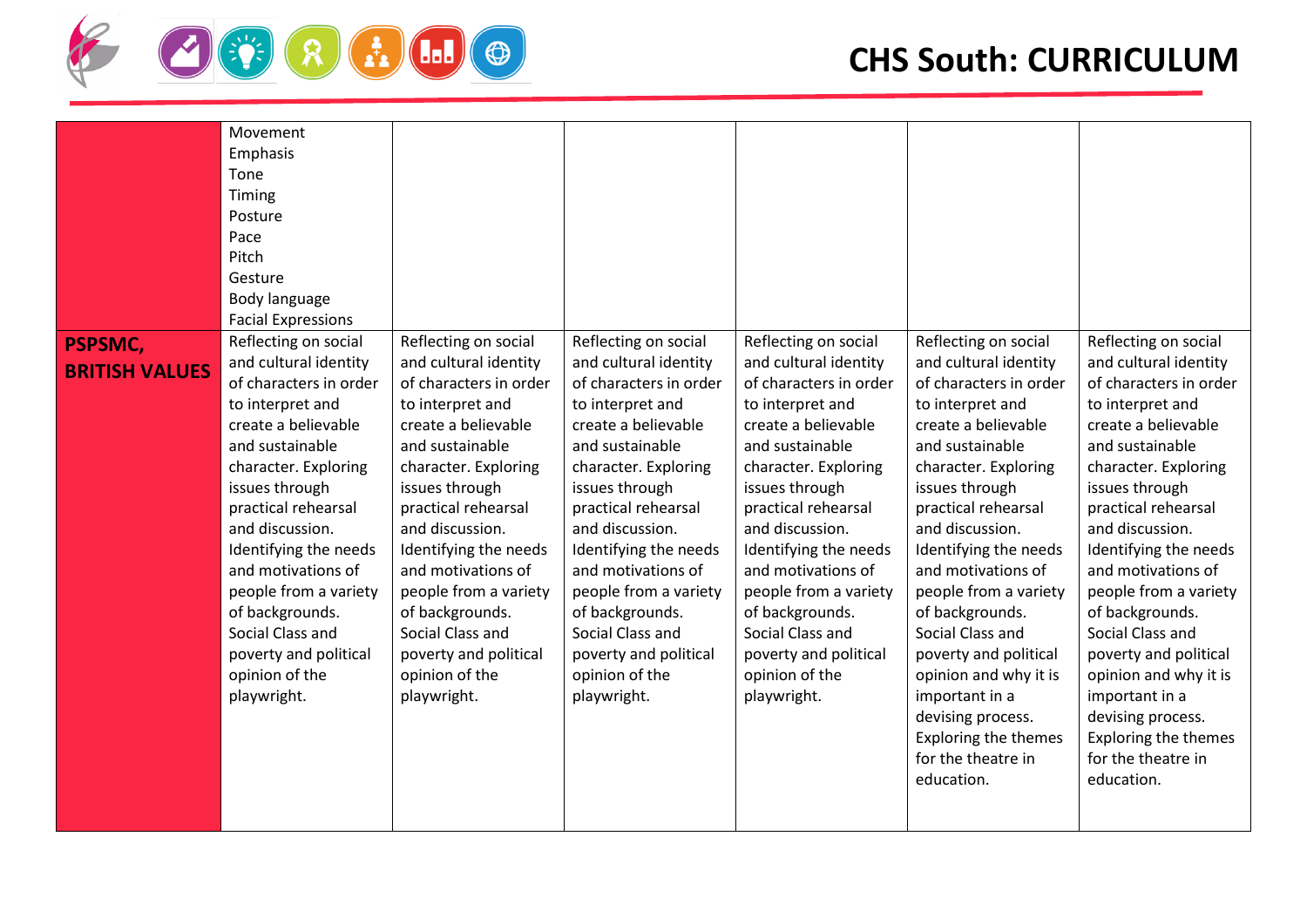

| <b>Year Group</b>                     | 10                                                                                                                                                                                                                                                                                                                                                                                          |                                                                                                                                      |                                                                                                                                                                   |                                                                                                                             |                                                                                                                                                                                                                                                     |                                                                                                                                                                                                                                                          |  |  |
|---------------------------------------|---------------------------------------------------------------------------------------------------------------------------------------------------------------------------------------------------------------------------------------------------------------------------------------------------------------------------------------------------------------------------------------------|--------------------------------------------------------------------------------------------------------------------------------------|-------------------------------------------------------------------------------------------------------------------------------------------------------------------|-----------------------------------------------------------------------------------------------------------------------------|-----------------------------------------------------------------------------------------------------------------------------------------------------------------------------------------------------------------------------------------------------|----------------------------------------------------------------------------------------------------------------------------------------------------------------------------------------------------------------------------------------------------------|--|--|
| <b>Rationale/</b><br><b>Narrative</b> | Students develop a passion for social and political issues while creating their own piece of political theatre. Students explore themes from<br>challenging stimulus in order to promote a consideration on how, as a society, we can make change. Students will write a devising log that<br>supports the development of the process. A 40% piece of coursework that inspires and excites. |                                                                                                                                      |                                                                                                                                                                   |                                                                                                                             |                                                                                                                                                                                                                                                     |                                                                                                                                                                                                                                                          |  |  |
|                                       | <b>Autumn 1</b>                                                                                                                                                                                                                                                                                                                                                                             | <b>Autumn 2</b>                                                                                                                      | <b>Spring 1</b>                                                                                                                                                   | <b>Spring 2</b>                                                                                                             | <b>Summer 1</b>                                                                                                                                                                                                                                     | <b>Summer 2</b>                                                                                                                                                                                                                                          |  |  |
| <b>KNOWLEDGE</b>                      | Introduction to<br>devising skills and<br>practitioners. Intro to<br><b>Epic Theatre</b><br>Drama and theatre<br>terminology and how<br>to use it<br>appropriately.<br>Roles and<br>responsibilities of<br>theatre makers in<br>contemporary<br>professional practice.<br><b>Theatre Skills</b><br><b>Terminology (Acting</b><br>Skills).                                                   | Devising Drama 1:<br><b>Epic Theatre</b><br>Create and develop<br>ideas to communicate<br>meaning in a<br>theatrical<br>performance. | Devising Drama 2<br>Create and develop<br>ideas to communicate<br>meaning in a<br>theatrical<br>performance. Devised<br>performances are<br>rehearsed and refined | Devising Drama 2<br>Create and develop<br>ideas to communicate<br>meaning in a<br>theatrical<br>performance.                | Devising Drama 3<br>Analyse and Evaluate<br>Performances and<br>completion of<br>Logbooks.<br>Create and develop<br>ideas to communicate<br>meaning in a<br>theatrical<br>performance.<br>Understanding<br>Drama: Live<br><b>Performance Review</b> | Texts in Practice:<br>Intro to Texts<br><b>Understanding Drama</b><br>Section A - Multiple<br>choice<br>Understanding<br>Drama: Section B-<br><b>Blood Brothers</b><br>Understanding<br>Drama:<br>Section C- Live<br><b>Theatre Production</b><br>Review |  |  |
| <b>SKILLS</b>                         | <b>Component 1</b><br><b>Understanding Drama</b><br>(roles, responsibilities<br>and terminology).<br><b>Component 2</b><br>Devising Drama                                                                                                                                                                                                                                                   | <b>Component 2:</b><br><b>Section 1</b><br><b>Devising Drama</b><br><b>Response to Stimulus</b><br>(Logbook Section 1)               | <b>Component 2:</b><br><b>Section 2</b><br><b>Devising Drama</b><br>Development and<br>collaboration<br>(Logbook Section 2)                                       | <b>Component 2:</b><br><b>Section 2</b><br><b>Devising Drama</b><br>Development and<br>collaboration<br>(Logbook Section 2) | <b>Component 2:</b><br><b>Section 3</b><br><b>Devising Drama</b><br>Development and<br>collaboration<br>(Logbook Section 3)                                                                                                                         | <b>Written Exam:</b><br><b>Component 1: Drama</b><br>knowledge and<br>understanding                                                                                                                                                                      |  |  |
|                                       | workshops.                                                                                                                                                                                                                                                                                                                                                                                  | Carrying out research.                                                                                                               |                                                                                                                                                                   |                                                                                                                             |                                                                                                                                                                                                                                                     |                                                                                                                                                                                                                                                          |  |  |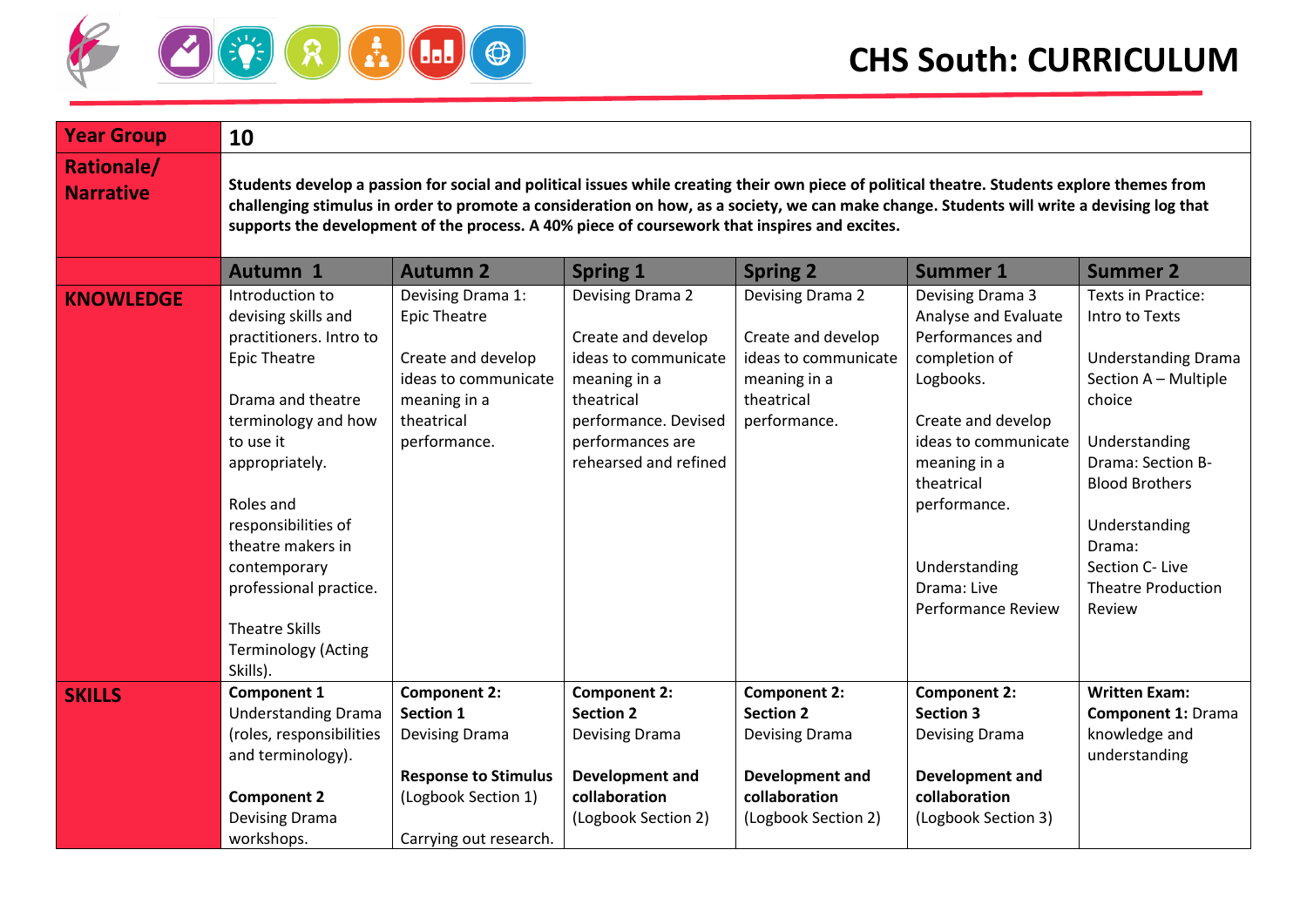

| Developing ideas.<br>Collaborating with | Developing ideas to<br>communicate<br>meaning. | Developing ideas to<br>communicate<br>meaning. | Developing ideas to<br>communicate<br>meaning.                        | Characteristics of<br>performance texts<br>and works      |
|-----------------------------------------|------------------------------------------------|------------------------------------------------|-----------------------------------------------------------------------|-----------------------------------------------------------|
| others.<br>Rehearsing, refining         | Collaborating with<br>others.                  | Collaborating with<br>others.                  | Collaborating with<br>others.                                         | Social, cultural and<br>historical context                |
| and amending work.<br>Analysing and     | Rehearsing, refining<br>and amending work.     | Rehearsing, refining<br>and amending work.     | Rehearsing, refining<br>and amending work.                            | How meaning is<br>interpreted and<br>communicated.        |
| evaluating process.                     | Analysing and<br>evaluating process.           | Analysing and<br>evaluating process.           | Analysing and<br>evaluating process.                                  | Drama and theatre<br>terminology and how                  |
|                                         |                                                |                                                | <b>Component 2:</b><br><b>Devised performance</b><br>The Creation and | to use it<br>appropriately.                               |
|                                         |                                                |                                                | communication of<br>meaning.<br><b>Realising Artistic</b>             | The roles and<br>responsibilities of<br>theatre makers in |
|                                         |                                                |                                                | Intentions in devised<br>drama.<br>Use of theatrical                  | contemporary<br>professional practice.                    |
|                                         |                                                |                                                | skills.<br>Range of theatrical<br>skills demonstrated.                |                                                           |
|                                         |                                                |                                                | Component 1<br><b>Understanding Drama</b><br>Live Performance         |                                                           |
|                                         |                                                |                                                | Plot and Characters<br>Specific features or<br>hallmarks of           |                                                           |
|                                         |                                                |                                                | style/genre.<br>Context of play.                                      |                                                           |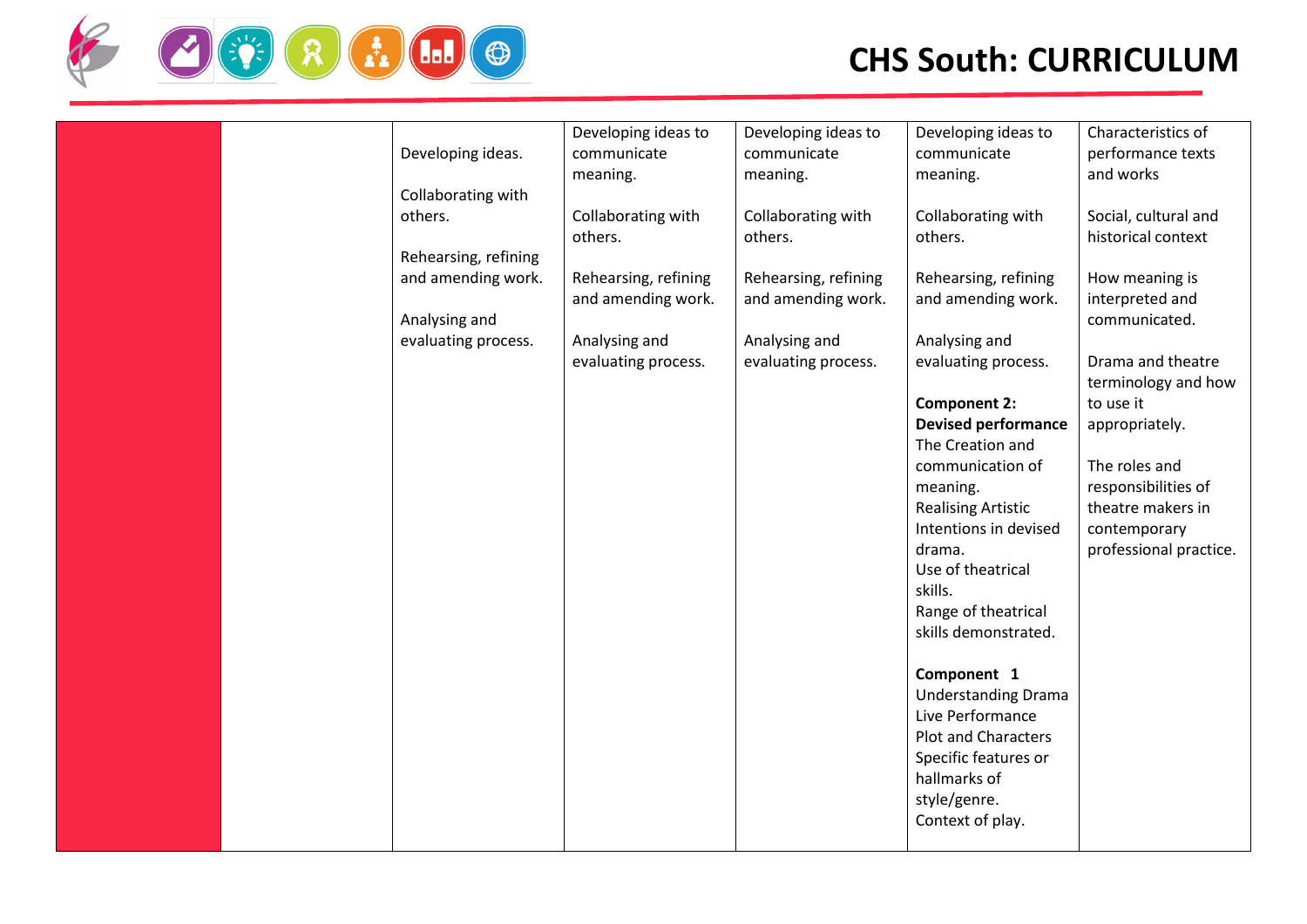

| <b>ASSESSMENTS</b>                      | <b>Marking Point 1:</b><br>Research: Roles and<br>responsibilities of<br>theatre makers<br><b>Marking Point 2</b><br>Research: Drama and<br>theatre terminology.                                                             | <b>Marking Point 1:</b><br>Devised Log part 1<br><b>Marking Point 2: Part</b><br>one practical<br>Assessment                                                                                                                                                                        | <b>Marking Point 1:</b><br>Devised research into<br>themes and issues<br><b>Marking Point 2:</b><br>Devised log 2                                                                                                                                                                                 | <b>Marking Point 1:</b><br>Devised Log part two<br><b>Marking Point 2:</b><br>Character<br>development on How<br>the character is being<br>performed.                                                                                                                                             | <b>Marking Point 1:</b><br><b>Practical Assessment</b><br><b>Marking Point 2:</b><br>Devising log 3                                                                                                                                                 | <b>Marking Point 1: Live</b><br>Theatre response                                                                                                                       |
|-----------------------------------------|------------------------------------------------------------------------------------------------------------------------------------------------------------------------------------------------------------------------------|-------------------------------------------------------------------------------------------------------------------------------------------------------------------------------------------------------------------------------------------------------------------------------------|---------------------------------------------------------------------------------------------------------------------------------------------------------------------------------------------------------------------------------------------------------------------------------------------------|---------------------------------------------------------------------------------------------------------------------------------------------------------------------------------------------------------------------------------------------------------------------------------------------------|-----------------------------------------------------------------------------------------------------------------------------------------------------------------------------------------------------------------------------------------------------|------------------------------------------------------------------------------------------------------------------------------------------------------------------------|
|                                         |                                                                                                                                                                                                                              |                                                                                                                                                                                                                                                                                     |                                                                                                                                                                                                                                                                                                   | Learn scripted lines                                                                                                                                                                                                                                                                              |                                                                                                                                                                                                                                                     |                                                                                                                                                                        |
| <b>HOME</b><br><b>LEARNING</b>          | Create presentation<br>of job roles in the<br>industry.                                                                                                                                                                      | Logbook<br>Research, Role and<br>Rote<br>Research: Genre of<br><b>Epic Theatre</b><br>Role: Character<br>development on How<br>the character is being<br>performed.<br>Rote: Learn scripted<br>lines.                                                                               | Logbook<br>Research, Role and<br>Rote<br>Research: thematic<br>based issues arising<br>from stimulus.                                                                                                                                                                                             | Logbook<br>Research, Role and<br>Rote<br>Research: thematic<br>based issues arising<br>from stimulus<br>Role: Character<br>development on How<br>the character is being<br>performed.<br>Rote: Learn scripted<br>lines.                                                                           | Logbook<br>Role and Rote<br>Role: Character<br>development on how<br>the character is being<br>performed.<br>Rote: Learn scripted<br>lines.                                                                                                         | Revision of<br>component 1:<br><b>Understanding Drama</b>                                                                                                              |
| <b>READING,</b><br><b>WRITING, TALK</b> | Writing and Talk-Use<br>of language<br>Understanding<br>language and<br>meaning of Brechtian<br>and Epic Theatre.<br>Understanding genres<br>and identifying in<br>written and verbal<br>response to a specific<br>stimulus. | Writing to Explain in<br>Logbook 1<br>• their initial<br>response to the<br>stimuli presented by<br>the teacher and the<br>stimulus they chose<br>• the ideas, themes<br>and settings they<br>have considered for<br>the devised piece in<br>response to the<br>stimulus they chose | Writing to Explain in<br>Logbook 2<br>• how they developed<br>and refined their own<br>ideas and those of the<br>pair/group<br>• how they developed<br>and refined the piece<br>in rehearsal<br>• how they developed<br>and refined their own<br>theatrical skills during<br>the devising process | Writing to Explain in<br>Logbook 2<br>• how they developed<br>and refined their own<br>ideas and those of the<br>pair/group<br>• how they developed<br>and refined the piece<br>in rehearsal<br>• how they developed<br>and refined their own<br>theatrical skills during<br>the devising process | <b>Writing to Analyse</b><br>and Evaluate in<br>Logbook 3<br>Students should<br>analyse and evaluate:<br>• how far they<br>developed their<br>theatrical skills<br>• the benefits they<br>brought to the<br>pair/group and the<br>way in which they | Writing to analyse<br>and evaluate success<br>of Blood Brothers<br>Performance and<br>achieved intention.<br>Reading to Review<br>and Revise Blood<br>Brothers script. |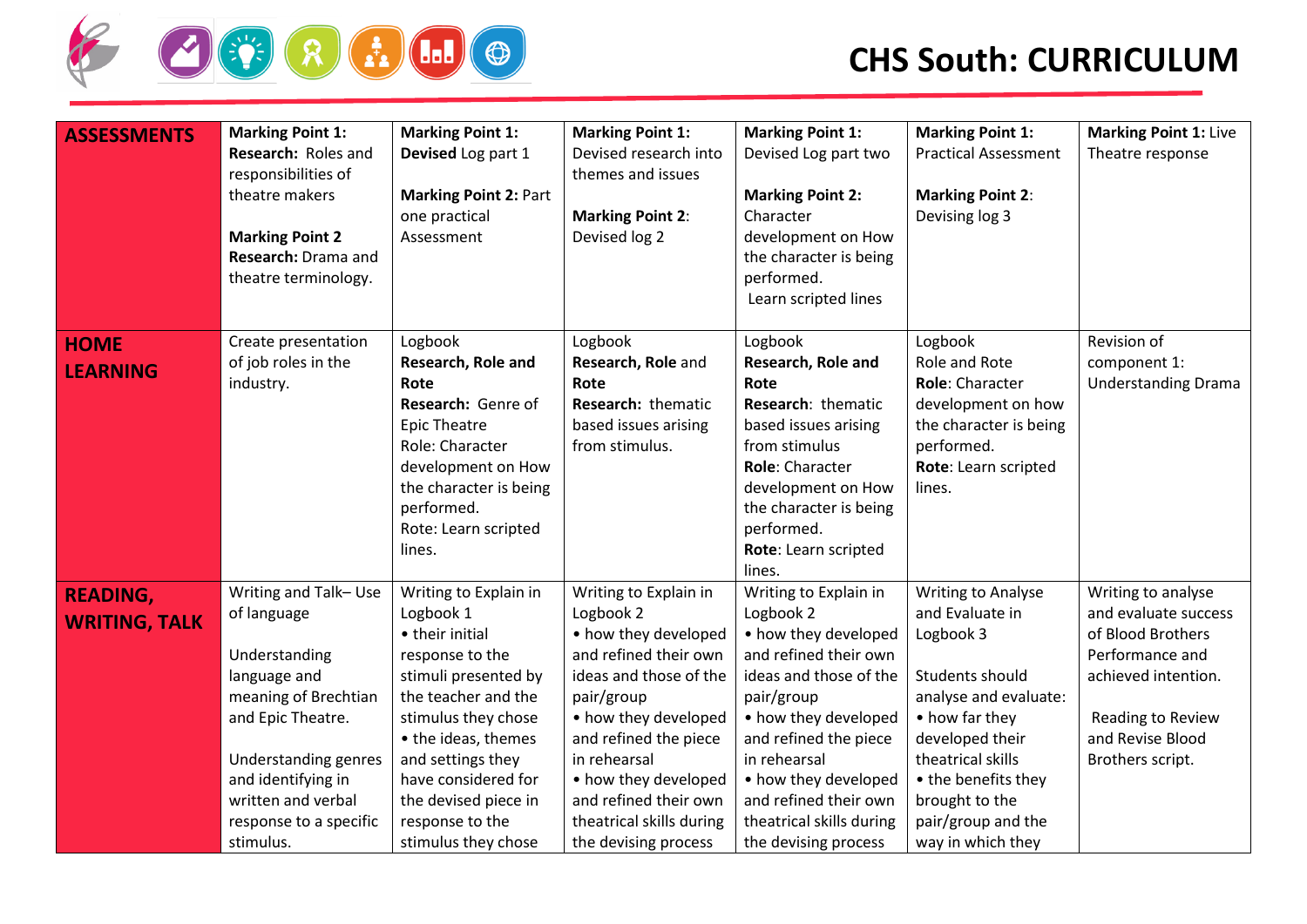

|                                         |                                                                                                                                                               | • their research<br>findings<br>• their own dramatic<br>aims and intentions<br>• the dramatic aims<br>and intentions of the<br>piece.                              | • how they<br>responded to<br>feedback<br>• how they as<br>individuals used their<br>refined theatrical<br>skills and ideas in the<br>final piece.                                                                                                                      | • how they<br>responded to<br>feedback<br>• how they as<br>individuals used their<br>refined theatrical<br>skills and ideas in the<br>final piece.                                                                                   | positively shaped the<br>outcome<br>• the overall impact<br>they had as<br>individuals.<br>Students should also<br>appraise those areas<br>for further<br>development in their<br>future devising work<br>(i.e., the<br>aspects that did not<br>go as well as they'd<br>hoped). |                                                                                                                                                                         |
|-----------------------------------------|---------------------------------------------------------------------------------------------------------------------------------------------------------------|--------------------------------------------------------------------------------------------------------------------------------------------------------------------|-------------------------------------------------------------------------------------------------------------------------------------------------------------------------------------------------------------------------------------------------------------------------|--------------------------------------------------------------------------------------------------------------------------------------------------------------------------------------------------------------------------------------|---------------------------------------------------------------------------------------------------------------------------------------------------------------------------------------------------------------------------------------------------------------------------------|-------------------------------------------------------------------------------------------------------------------------------------------------------------------------|
| <b>TIER 3 VOCAB</b>                     | Genre<br>• structure<br>• character<br>• <sub>form</sub><br>• style<br>• language<br>· sub-text                                                               | Social, cultural and<br>historical context in<br>• the theatrical<br>conventions of the<br>period in<br>which the<br>performance texts<br>studied were<br>created. | • stage positioning:<br>• upstage (left, right,<br>centre)<br>· downstage (left,<br>right, centre)<br>• centre stage.<br>• staging<br>configuration:<br>• theatre in the round<br>• proscenium arch<br>• thrust stage<br>• traverse<br>• end on staging<br>• promenade. | Roles:<br>• playwright<br>• performer<br>• understudy<br>· lighting designer<br>• sound designer<br>• set designer<br>• costume designer<br>· puppet designer<br>• technician<br>· director<br>• stage manager<br>• theatre manager. | • comedy<br>• tragedy<br>· melodrama<br>• commedia dell'arte<br>• naturalism<br>• epic theatre<br>· documentary<br>theatre<br>• physical theatre.                                                                                                                               | • character<br>motivation and<br>interaction<br>• atmosphere<br>• pace and rhythm<br>· dramatic climax<br>• stage directions<br>• the practical<br>demands of the text. |
| <b>PSPSMC,</b><br><b>BRITISH VALUES</b> | Reflecting on social<br>and cultural identity<br>of characters in order<br>to interpret and<br>create a believable<br>and sustainable<br>character. Exploring | Reflecting on social<br>and cultural identity<br>of characters in order<br>to interpret and<br>create a believable<br>and sustainable<br>character. Exploring      | Reflecting on social<br>and cultural identity<br>of characters in order<br>to interpret and<br>create a believable<br>and sustainable<br>character. Exploring                                                                                                           | Reflecting on social<br>and cultural identity<br>of characters in order<br>to interpret and<br>create a believable<br>and sustainable<br>character. Exploring                                                                        | Reflecting on social<br>and cultural identity<br>of characters in order<br>to interpret and<br>create a believable<br>and sustainable<br>character. Exploring                                                                                                                   | Reflecting on social<br>and cultural identity<br>of characters in order<br>to interpret and<br>create a believable<br>and sustainable<br>character. Exploring           |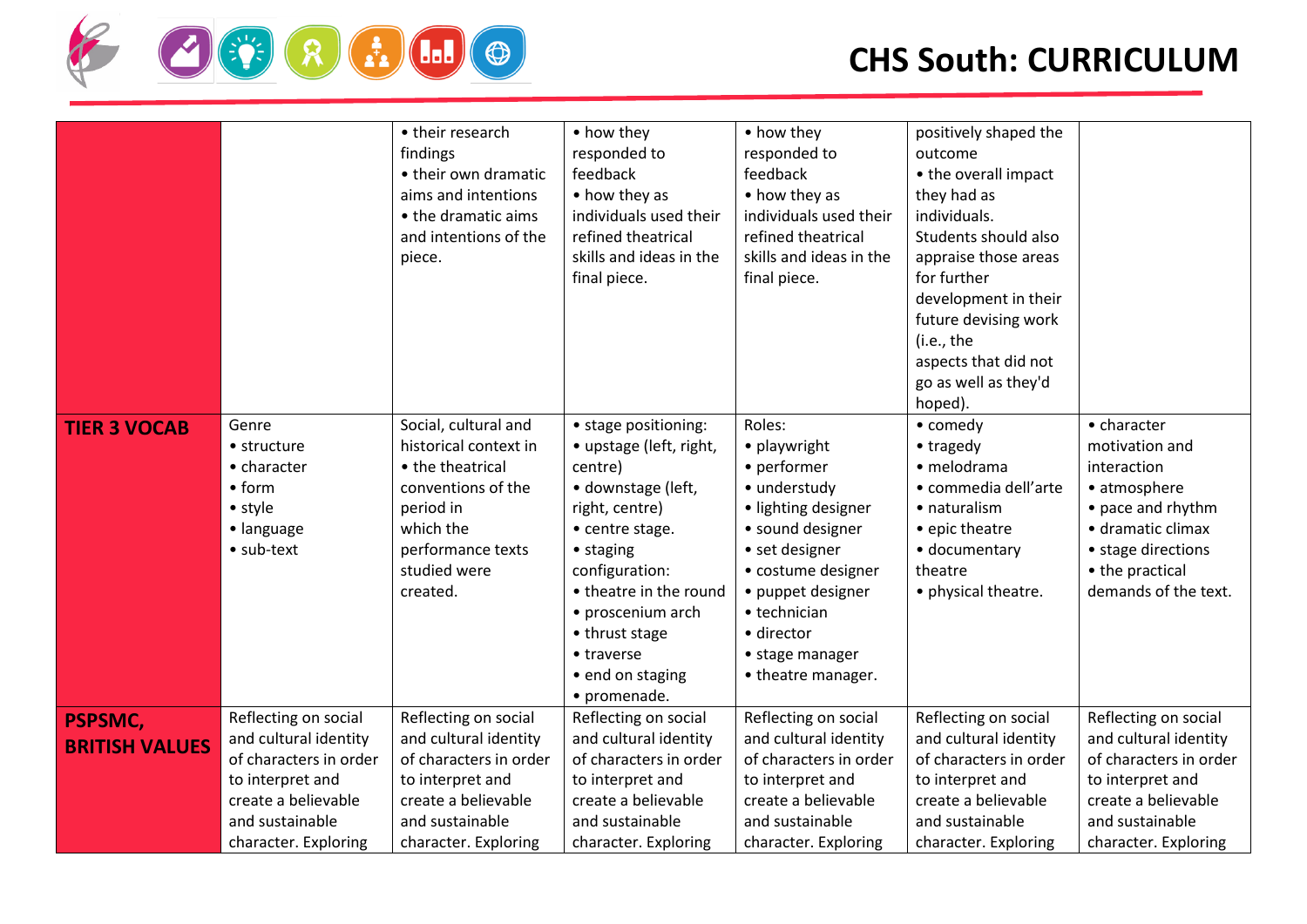

| issues through        | issues through        | issues through        | issues through        | issues through        | issues through        |
|-----------------------|-----------------------|-----------------------|-----------------------|-----------------------|-----------------------|
| practical rehearsal   | practical rehearsal   | practical rehearsal   | practical rehearsal   | practical rehearsal   | practical rehearsal   |
| and discussion.       | and discussion.       | and discussion.       | and discussion.       | and discussion.       | and discussion.       |
| Identifying the needs | Identifying the needs | Identifying the needs | Identifying the needs | Identifying the needs | Identifying the needs |
| and motivations of    | and motivations of    | and motivations of    | and motivations of    | and motivations of    | and motivations of    |
| people from a variety | people from a variety | people from a variety | people from a variety | people from a variety | people from a variety |
| of backgrounds.       | of backgrounds.       | of backgrounds.       | of backgrounds.       | of backgrounds.       | of backgrounds.       |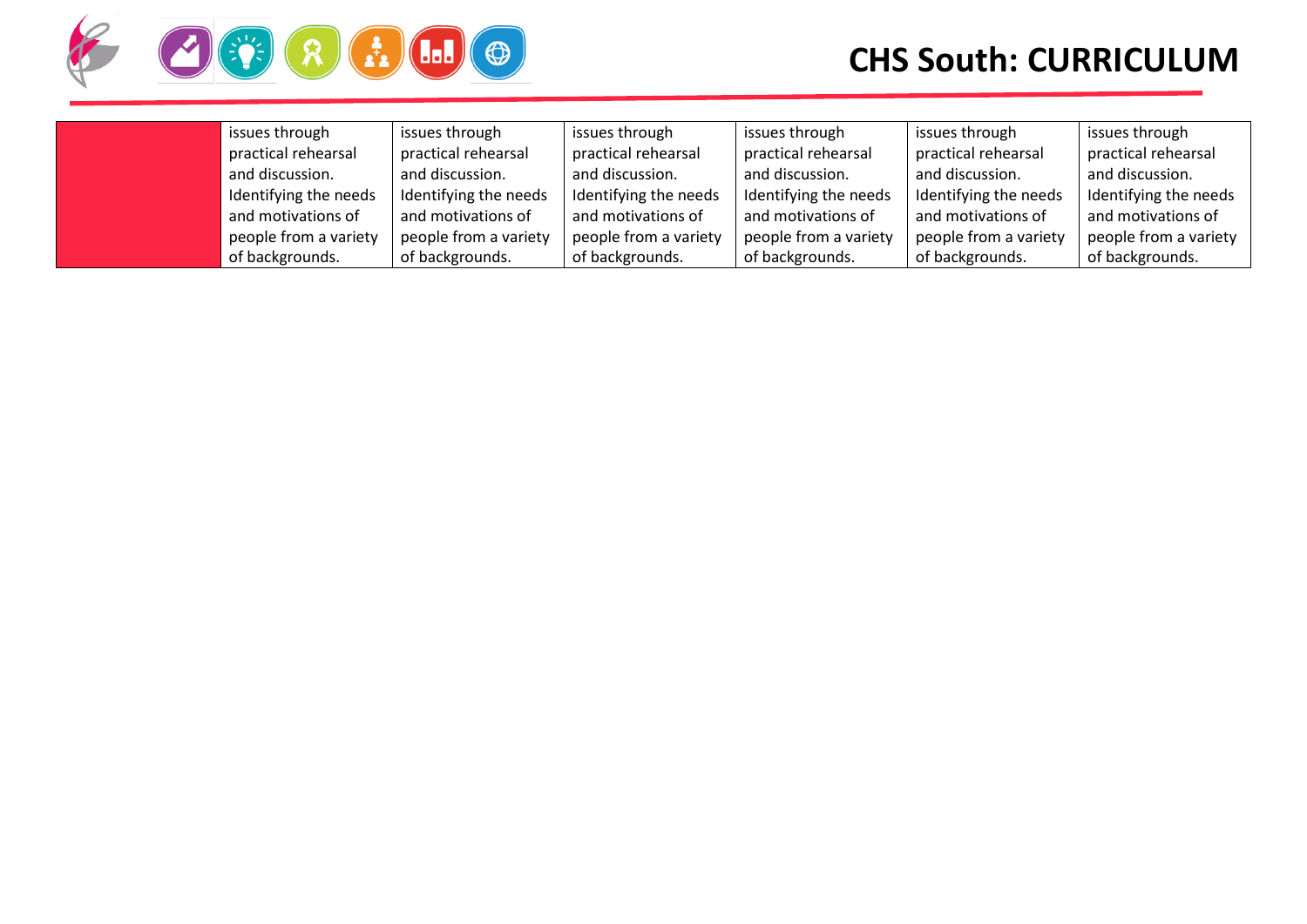

| <b>Year Group</b><br>11                                                                                                                                                                                                                                                                                                                  |                                                                                                                                                                                                                                                                                                                                                                                                                                                                                                                                                                           |                                                                                                                                                                                                                                                                                                   |                                                                                                                                                                                                                                                                                                                                                                                                                                                                                                                                                                    |                                                                                                                                                                                                                                                                                                                                                                                                                                                                                                                                                                                            |                 |  |  |  |
|------------------------------------------------------------------------------------------------------------------------------------------------------------------------------------------------------------------------------------------------------------------------------------------------------------------------------------------|---------------------------------------------------------------------------------------------------------------------------------------------------------------------------------------------------------------------------------------------------------------------------------------------------------------------------------------------------------------------------------------------------------------------------------------------------------------------------------------------------------------------------------------------------------------------------|---------------------------------------------------------------------------------------------------------------------------------------------------------------------------------------------------------------------------------------------------------------------------------------------------|--------------------------------------------------------------------------------------------------------------------------------------------------------------------------------------------------------------------------------------------------------------------------------------------------------------------------------------------------------------------------------------------------------------------------------------------------------------------------------------------------------------------------------------------------------------------|--------------------------------------------------------------------------------------------------------------------------------------------------------------------------------------------------------------------------------------------------------------------------------------------------------------------------------------------------------------------------------------------------------------------------------------------------------------------------------------------------------------------------------------------------------------------------------------------|-----------------|--|--|--|
| <b>Rationale/</b><br><b>Narrative</b>                                                                                                                                                                                                                                                                                                    | Students prepare for their 20% scripted performance that will be examined by an outside examiner. Students will learn two extracts of script<br>from the same play, explain their intentions and perform both pieces in front of a live audience.<br>Students will revise using example papers, repetition and practical performance in order to be best prepared for their exam.                                                                                                                                                                                         |                                                                                                                                                                                                                                                                                                   |                                                                                                                                                                                                                                                                                                                                                                                                                                                                                                                                                                    |                                                                                                                                                                                                                                                                                                                                                                                                                                                                                                                                                                                            |                 |  |  |  |
| <b>Autumn 1</b>                                                                                                                                                                                                                                                                                                                          | <b>Autumn 2</b>                                                                                                                                                                                                                                                                                                                                                                                                                                                                                                                                                           | <b>Spring 1</b>                                                                                                                                                                                                                                                                                   | <b>Spring 2</b>                                                                                                                                                                                                                                                                                                                                                                                                                                                                                                                                                    | <b>Summer 1</b>                                                                                                                                                                                                                                                                                                                                                                                                                                                                                                                                                                            | <b>Summer 2</b> |  |  |  |
| <b>Devising Drama 2</b><br><b>KNOWLEDGE</b><br>Create and develop<br>ideas to communicate<br>meaning in a<br>theatrical<br>performance.<br><b>Devising Drama 3</b><br>Analyse and Evaluate<br>Performances and<br>completion of<br>Logbooks.<br>Create and develop<br>ideas to communicate<br>meaning in a<br>theatrical<br>performance. | <b>Theatre Review</b><br><b>Introduction and</b><br>performance genres<br><b>Texts in Practice</b><br><b>Rehearsal Process</b><br>Analysis and<br>evaluation of the<br>work of live theatre<br>makers. Knowledge<br>and understanding of<br>Drama and Theatre.<br><b>Texts in Practice:</b><br>Intro to Texts. AO2:<br>Apply theatrical skills<br>to realise artistic<br>intentions in live<br>performance of a<br>variety of<br>monologues and<br>duologues<br><b>Understanding Drama</b><br><b>Section A - Multiple</b><br>choice: AO3:<br>Demonstrate<br>knowledge and | <b>Text in Practice</b><br><b>Performances</b><br><b>Performance of two</b><br>extracts from<br>published scripts,<br>assessed by external<br>examiner from AQA.<br><b>Texts in Practice:</b><br><b>AO2:</b> Apply theatrical<br>skills to realise artistic<br>intentions in live<br>performance. | <b>Set Text and Job</b><br><b>Roles in The Theatre.</b><br>Knowledge and<br>understanding of<br><b>Drama and Theatre.</b><br>Study of one set play.<br><b>Analysis and</b><br>evaluation of the<br>work of live theatre<br>makers<br><b>Understanding Drama</b><br><b>Section A - Multiple</b><br>choice: AO3:<br>Demonstrate<br>knowledge and<br>understanding of how<br>drama and theatre is<br>developed and<br>Performed<br><b>Understanding Drama</b><br>Section B - Set Text<br>Study of one set play<br>from<br>a choice of six.<br>Understanding<br>Drama: | <b>Set Text and Job</b><br><b>Roles in The Theatre.</b><br>Knowledge and<br>understanding of<br><b>Drama and Theatre.</b><br>Study of one set play.<br><b>Analysis and</b><br>evaluation of the<br>work of live theatre<br>makers Section $B -$<br>Set Text Study of one<br>set play from<br>a choice of six. AO3:<br>Demonstrate<br>knowledge and<br>understanding of how<br>drama and theatre is<br>developed and<br>Performed<br>Understanding<br>Drama:<br><b>Section C- Live</b><br><b>Theatre Production</b><br>Review: AO3:<br>Demonstrate<br>knowledge and<br>understanding of how |                 |  |  |  |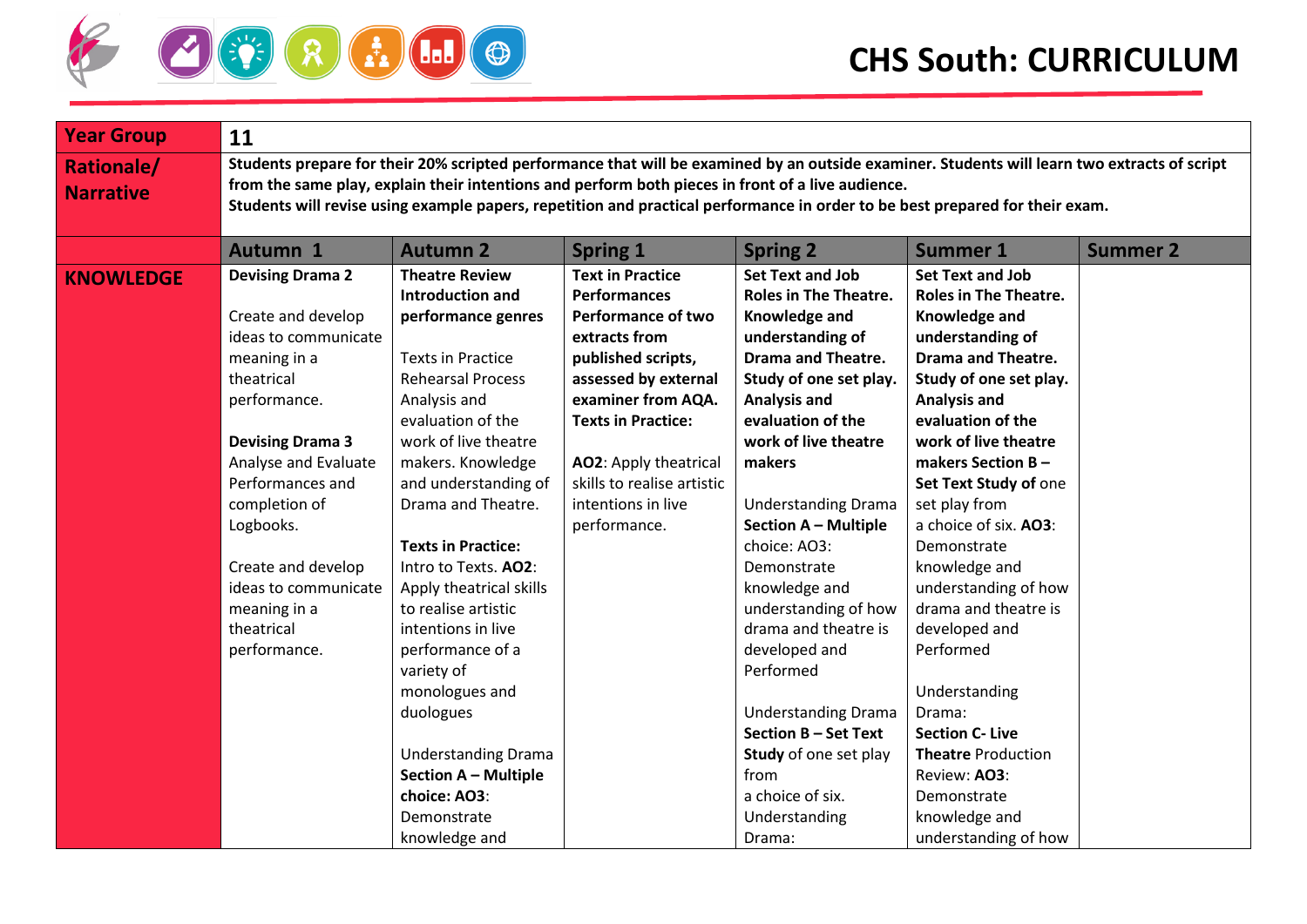

|               |                        | understanding of how      |                           | <b>Section C- Live</b>      | drama and theatre is        |  |
|---------------|------------------------|---------------------------|---------------------------|-----------------------------|-----------------------------|--|
|               |                        | drama and theatre is      |                           | <b>Theatre Production</b>   | developed and               |  |
|               |                        | developed and             |                           | Review: AO3:                | Performed and AO4:          |  |
|               |                        | performed                 |                           | Demonstrate                 | Analyse and evaluate        |  |
|               |                        |                           |                           | knowledge and               | their own work and          |  |
|               |                        | Understanding             |                           | understanding of how        | the work of others.         |  |
|               |                        | Drama:                    |                           | drama and theatre is        |                             |  |
|               |                        | <b>Section C- Live</b>    |                           | developed and               |                             |  |
|               |                        | <b>Theatre Production</b> |                           | Performed and AO4:          |                             |  |
|               |                        | Review: AO3:              |                           | Analyse and evaluate        |                             |  |
|               |                        | Demonstrate               |                           | their own work and          |                             |  |
|               |                        | knowledge and             |                           | the work of others.         |                             |  |
|               |                        | understanding of how      |                           |                             |                             |  |
|               |                        | drama and theatre is      |                           |                             |                             |  |
|               |                        | developed and             |                           |                             |                             |  |
|               |                        | Performed and AO4:        |                           |                             |                             |  |
|               |                        | Analyse and evaluate      |                           |                             |                             |  |
|               |                        | their own work and        |                           |                             |                             |  |
|               |                        | the work of others.       |                           |                             |                             |  |
| <b>SKILLS</b> | <b>Component 2:</b>    | <b>Component 3: Texts</b> | <b>Component 3: Texts</b> | <b>Component 1:</b>         | Component 1:                |  |
|               | <b>Section 3</b>       | in practice:              | in practice:              | <b>Revision: Developing</b> | <b>Revision: Developing</b> |  |
|               | <b>Devising Drama</b>  | Draw on and               | Draw on and               | knowledge and               | knowledge and               |  |
|               |                        | demonstrate a             | demonstrate a             | understanding of the        | understanding of the        |  |
|               | <b>Development and</b> | practical                 | practical                 | characteristics and         | characteristics and         |  |
|               | collaboration          | understanding of the      | understanding of the      | context of the whole        | context of the whole        |  |
|               | (Logbook Section 3)    | subject content listed    | subject content listed    | play Exploring ideas        | play. Exploring ideas       |  |
|               |                        | in Understanding          | in Understanding          | for how the play may        | for how the play may        |  |
|               | Developing ideas to    | Drama. Develop            | Drama. Develop            | be interpreted              | be interpreted              |  |
|               | communicate            | ability to interpret      | ability to interpret      | practically.                | practically.                |  |
|               | meaning.               | texts, create and         | texts, create and         | Understanding               | Understanding               |  |
|               |                        | communicate               | communicate               | Drama:                      | Drama:                      |  |
|               | Collaborating with     | meaning, realise          | meaning, realise          | Characteristics of          | Characteristics of          |  |
|               | others.                | artistic intention in     | artistic intention in     | performance text(s)         | performance text(s)         |  |
|               |                        | text-based drama.         | text-based drama.         | and dramatic work(s).       | and dramatic work(s).       |  |
|               |                        |                           |                           |                             |                             |  |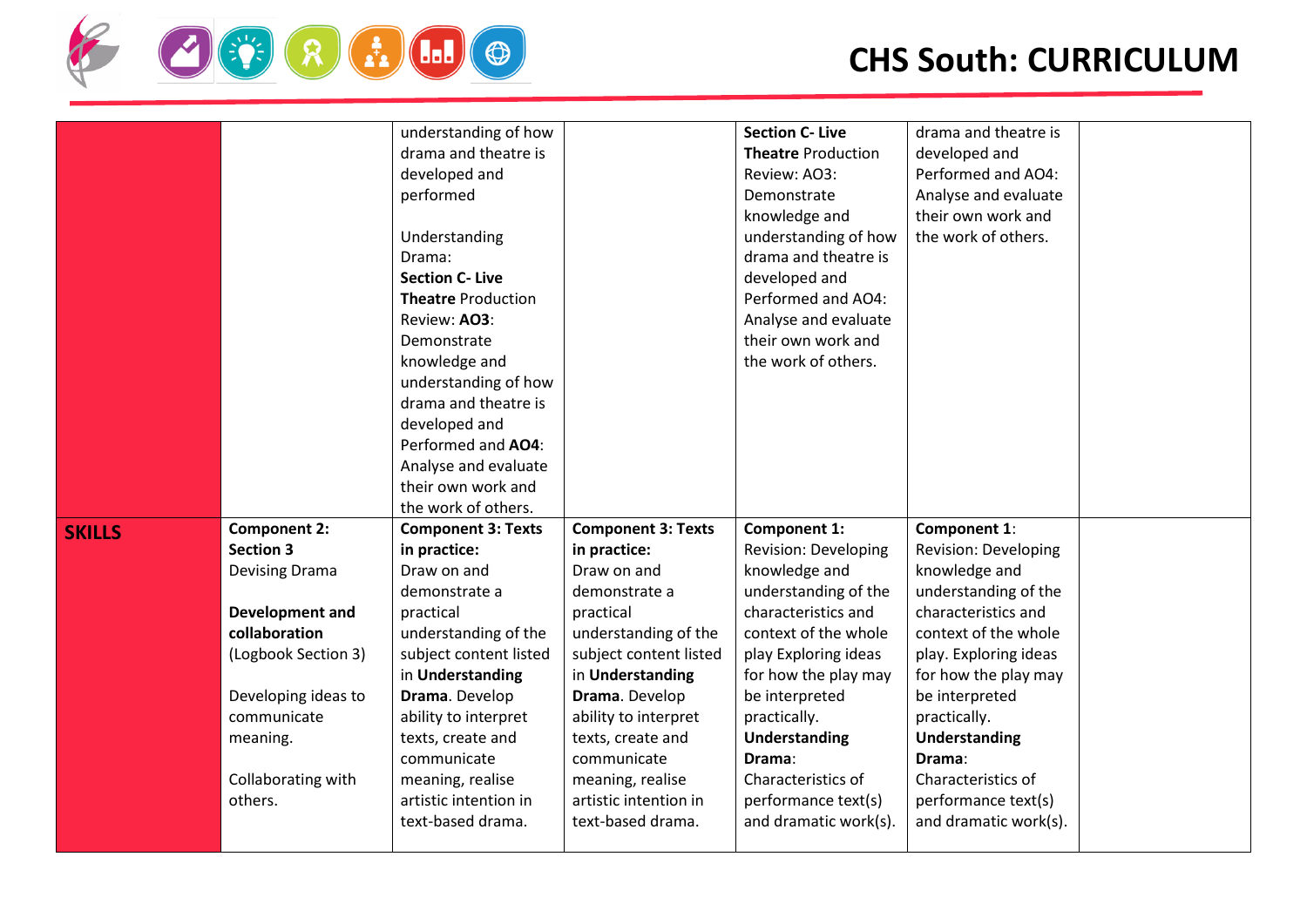

|                    | Rehearsing, refining       | <b>Understanding</b>         |                             | Social, cultural and      | Social, cultural and      |  |
|--------------------|----------------------------|------------------------------|-----------------------------|---------------------------|---------------------------|--|
|                    | and amending work.         | Drama:                       |                             | historical contexts       | historical contexts       |  |
|                    |                            | Characteristics of           |                             | How meaning is            | How meaning is            |  |
|                    | Analysing and              | performance text(s)          |                             | interpreted and           | interpreted and           |  |
|                    | evaluating process.        | and dramatic work(s)         |                             | communicated              | communicated              |  |
|                    |                            | Social, cultural and         |                             | Drama and theatre         | Drama and theatre         |  |
|                    | <b>Component 2:</b>        | historical contexts          |                             | terminology and how       | terminology and how       |  |
|                    | <b>Devised performance</b> | How meaning is               |                             | to use it appropriately   | to use it appropriately   |  |
|                    | The Creation and           | interpreted and              |                             | The roles and             | The roles and             |  |
|                    | communication of           | communicated                 |                             | responsibilities of       | responsibilities of       |  |
|                    | meaning.                   | Drama and theatre            |                             | theatre makers in         | theatre makers in         |  |
|                    | <b>Realising Artistic</b>  | terminology and how          |                             | contemporary              | contemporary              |  |
|                    | Intentions in devised      | to use it appropriately      |                             | professional              | professional              |  |
|                    | drama.                     | The roles and                |                             | practice.                 | practice.                 |  |
|                    | Use of theatrical          | responsibilities of          |                             |                           |                           |  |
|                    | skills.                    | theatre makers in            |                             | <b>Live Theatre</b>       | <b>Live Theatre</b>       |  |
|                    | Range of theatrical        | contemporary                 |                             | <b>Production Learn</b>   | <b>Production Learn</b>   |  |
|                    | skills demonstrated.       | professional                 |                             | how to analyse and        | how to analyse and        |  |
|                    |                            | practice. Component          |                             | evaluate the work of      | evaluate the work of      |  |
|                    |                            | 1: Live Theatre              |                             | live theatre makers.      | live theatre makers.      |  |
|                    |                            | <b>Production Learn</b>      |                             |                           |                           |  |
|                    |                            | how to analyse and           |                             |                           |                           |  |
|                    |                            | evaluate the work of         |                             |                           |                           |  |
|                    |                            | live theatre makers.         |                             |                           |                           |  |
|                    |                            |                              |                             |                           |                           |  |
| <b>ASSESSMENTS</b> | <b>Marking Point 1:</b>    | <b>Marking Point 1: Line</b> | <b>Marking Point 1:</b>     | <b>Marking Point 1:</b>   | <b>Marking Point 1:</b>   |  |
|                    | Devising logs 1 and 2      | completion for Text in       | <b>Practical Assessment</b> | <b>Revision Questions</b> | <b>Revision Questions</b> |  |
|                    |                            | practice                     | by AQA                      |                           | and Papers                |  |
|                    | <b>Marking Point 2:</b>    |                              |                             | <b>Marking Point 2:</b>   |                           |  |
|                    | Devising analysis and      | <b>Marking Point 2:</b>      | <b>Marking Point 2:</b>     | <b>Revision Questions</b> | <b>Marking Point 2:</b>   |  |
|                    | evaluation                 | Rehearsed practical          | Completion of               | and Papers                | <b>Revision Questions</b> |  |
|                    |                            | assessment and mock          | dramatic Intent.            |                           | and Papers                |  |
|                    |                            | exam.                        |                             |                           |                           |  |
|                    |                            |                              |                             |                           |                           |  |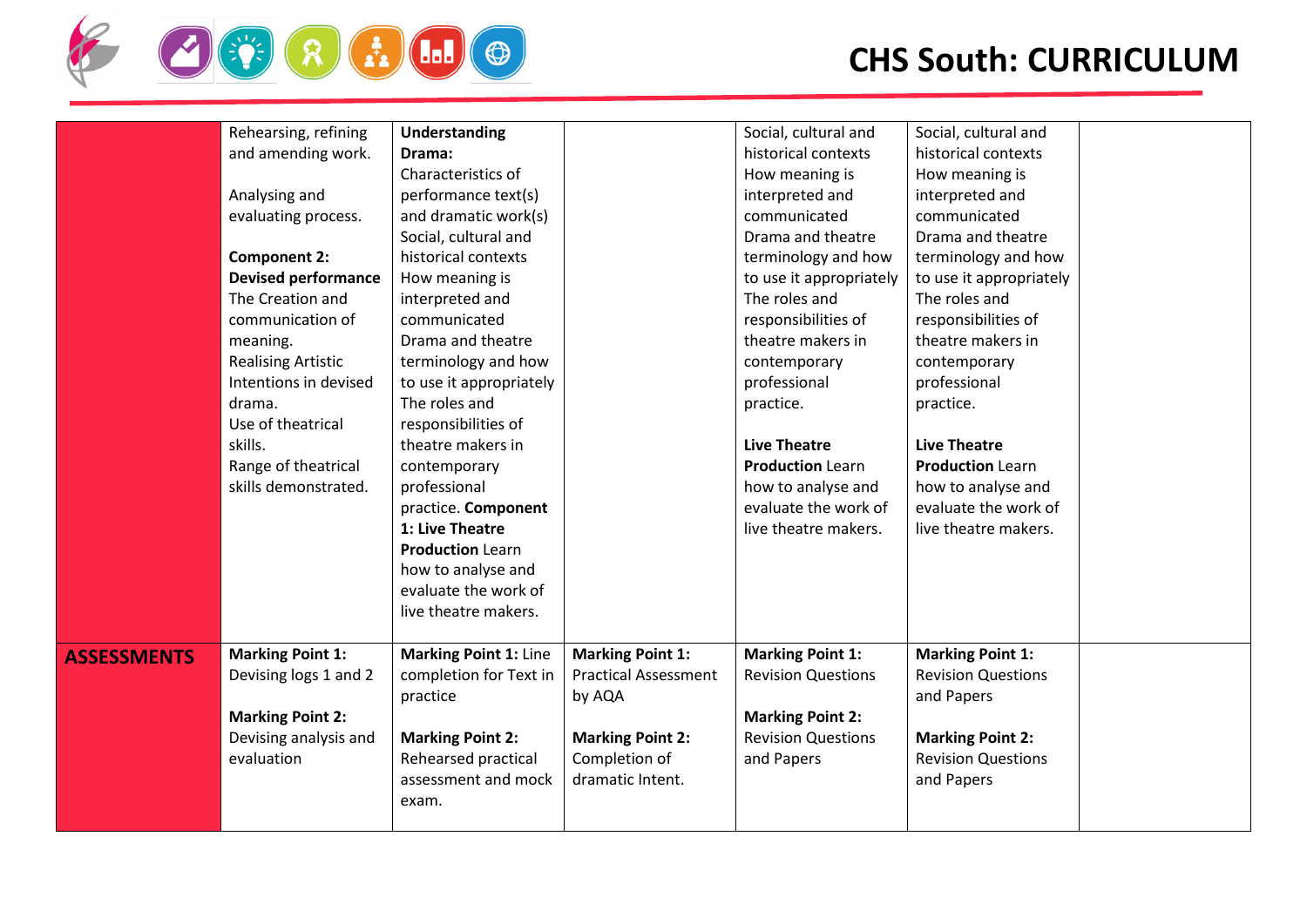

| <b>HOME</b>          | Revision tasks and       | Revision tasks and       | Revision tasks and       | Revision tasks and        | Revision tasks and        |
|----------------------|--------------------------|--------------------------|--------------------------|---------------------------|---------------------------|
|                      | exam practice            | exam practice            | exam practice            | exam practice             | exam practice             |
| <b>LEARNING</b>      | questions.               | questions.               | questions.               | questions.                | questions.                |
|                      | Log Book                 | Theatrical               | Theatrical               | Theatrical                | Theatrical                |
|                      | Role and Rote            | terminology.             | terminology.             | terminology.              | terminology.              |
|                      | <b>Role: Character</b>   | Theatrical Skills.       | Theatrical Skills.       | Theatrical Skills.        | Theatrical Skills.        |
|                      | development on how       | Job Roles in the         | Job Roles in the         | Job Roles in the          | Job Roles in the          |
|                      | the character is being   | Industry.                | Industry.                | Industry.                 | Industry.                 |
|                      | performed.               | Evaluation and           | Evaluation and           | Evaluation and            | Evaluation and            |
|                      | Rote: Learn scripted     | Analysis exam tasks.     | Analysis exam tasks.     | Analysis exam tasks.      | Analysis exam tasks.      |
|                      | lines.                   |                          |                          |                           |                           |
| <b>READING,</b>      | Writing to Explain in    | Reading for              | Reading for              | Reading and writing       | Reading and writing       |
| <b>WRITING, TALK</b> | Log Book 2 and 3         | interpretation of        | interpretation of        | to revise.                | to revise.                |
|                      | • how they developed     | character. How           | character. How           | <b>Extended writing</b>   | <b>Extended writing</b>   |
|                      | and refined their own    | meaning is               | meaning is               | <b>Evaluative writing</b> | <b>Evaluative writing</b> |
|                      | ideas and those of the   | interpreted and          | interpreted and          | Descriptive writing       | Descriptive writing       |
|                      | pair/group               | communicated             | communicated             | Analytic writing          | Analytic writing          |
|                      | • how they developed     | • relationships          | • relationships          | Writing and               | Writing and               |
|                      | and refined the piece    | between performers       | between performers       | performing                | performing                |
|                      | in rehearsal             | and audience             | and audience             | Identifying and re-       | Identifying and re-       |
|                      | • how they developed     | • performers' vocal      | • performers' vocal      | creating exam             | creating exam             |
|                      | and refined their own    | interpretation of        | interpretation of        | structure.                | structure.                |
|                      | theatrical skills during | character such           | character such           | From Stage to page        | From Stage to page        |
|                      | the devising process     | as accent, volume,       | as accent, volume,       | communication             | communication             |
|                      | • how they               | pitch, timing, pace,     | pitch, timing, pace,     | through explicit          | through explicit          |
|                      | responded to             | intonation,              | intonation,              | reference to acting       | reference to acting       |
|                      | feedback                 | phrasing, emotional      | phrasing, emotional      | skills.                   | skills.                   |
|                      | • how they as            | range, delivery of       | range, delivery of       | Re-enforcing key          | Re-enforcing key          |
|                      | individuals used their   | lines                    | lines                    | words and                 | words and                 |
|                      | refined theatrical       | • performers' physical   | • performers' physical   | conventions through       | conventions through       |
|                      | skills and ideas in the  | interpretation of        | interpretation of        | questioning and           | questioning and           |
|                      | final piece.             | character                | character                | learning                  | learning                  |
|                      | Writing to Analyse       | such as build, age,      | such as build, age,      | conversations. Peer       | conversations. Peer       |
|                      | and Evaluate in Log      | height, facial features, | height, facial features, | evaluation and            | evaluation and            |
|                      | Book 3                   |                          |                          | discussion.               | discussion.               |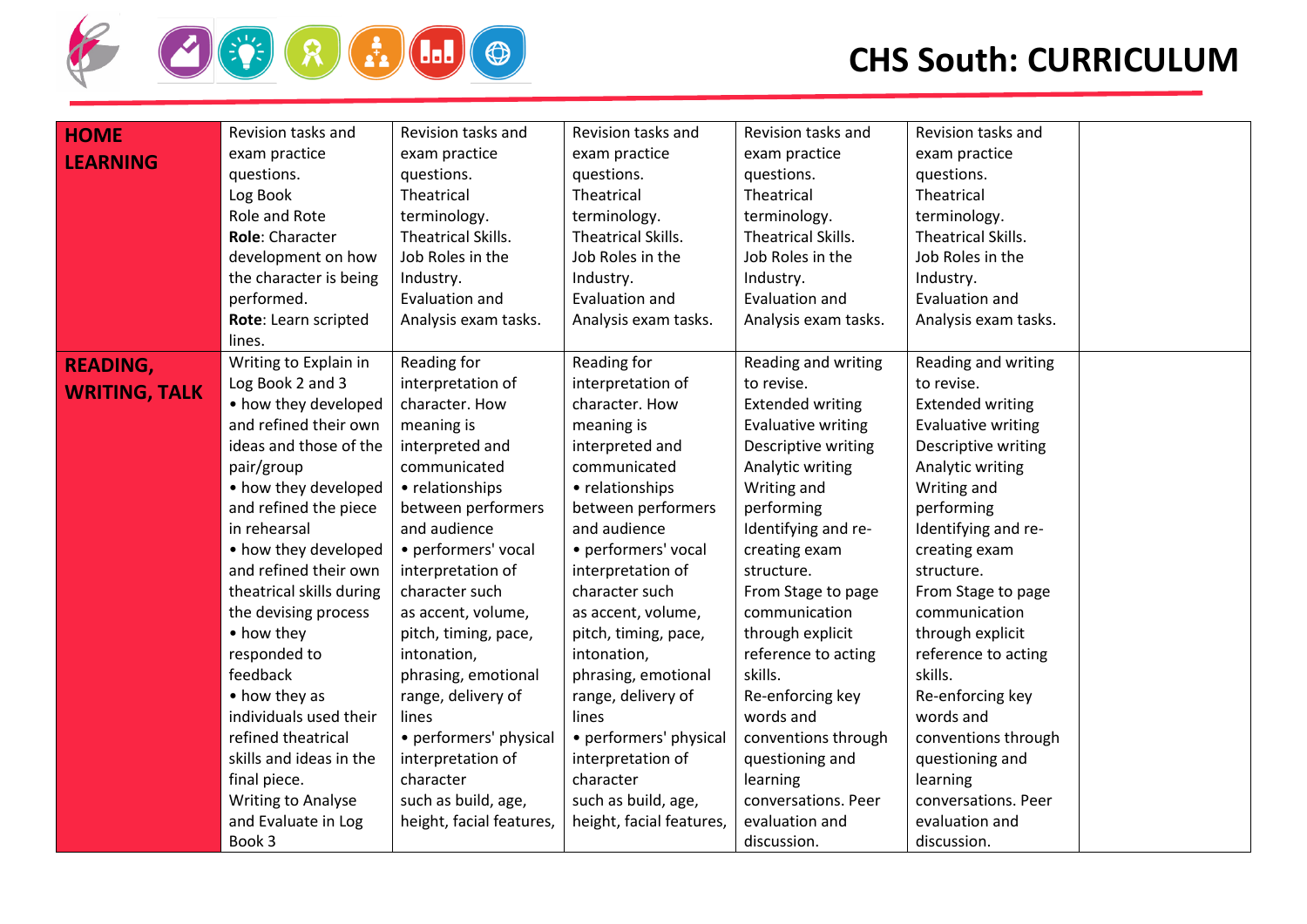

|                     |                       | movement, posture,    | movement, posture,        |                     |                      |  |
|---------------------|-----------------------|-----------------------|---------------------------|---------------------|----------------------|--|
|                     | Students should       | gesture, facial       | gesture, facial           |                     |                      |  |
|                     | analyse and evaluate: | expression.           | expression.               |                     |                      |  |
|                     | • how far they        |                       |                           |                     |                      |  |
|                     | developed their       |                       | <b>Writing to Analyse</b> |                     |                      |  |
|                     | theatrical skills     |                       | and Evaluate through      |                     |                      |  |
|                     | • the benefits they   |                       | revision material and     |                     |                      |  |
|                     | brought to the        |                       | question papers.          |                     |                      |  |
|                     | pair/group and the    |                       |                           |                     |                      |  |
|                     | way in which they     |                       |                           |                     |                      |  |
|                     | positively shaped the |                       |                           |                     |                      |  |
|                     | outcome               |                       |                           |                     |                      |  |
|                     | • the overall impact  |                       |                           |                     |                      |  |
|                     | they had as           |                       |                           |                     |                      |  |
|                     | individuals.          |                       |                           |                     |                      |  |
|                     | Students should also  |                       |                           |                     |                      |  |
|                     | appraise those areas  |                       |                           |                     |                      |  |
|                     | for further           |                       |                           |                     |                      |  |
|                     | development in their  |                       |                           |                     |                      |  |
|                     | future devising work  |                       |                           |                     |                      |  |
|                     | (i.e. the             |                       |                           |                     |                      |  |
|                     | aspects that did not  |                       |                           |                     |                      |  |
|                     | go as well as they'd  |                       |                           |                     |                      |  |
|                     | hoped).               |                       |                           |                     |                      |  |
| <b>TIER 3 VOCAB</b> | Genre                 | Social, cultural and  | • stage positioning:      | Roles:              | • comedy             |  |
|                     | • structure           | historical context in | • upstage (left, right,   | • playwright        | • tragedy            |  |
|                     | • character           | • the theatrical      | centre)                   | • performer         | · melodrama          |  |
|                     | • <sub>form</sub>     | conventions of the    | · downstage (left,        | · understudy        | · commedia dell'arte |  |
|                     | • style               | period in             | right, centre)            | · lighting designer | • naturalism         |  |
|                     | · language            | which the             | • centre stage.           | • sound designer    | • epic theatre       |  |
|                     | · sub-text.           | performance texts     | • staging                 | • set designer      | · documentary        |  |
|                     |                       | studied were          | configuration:            | • costume designer  | theatre              |  |
|                     |                       | created.              | • theatre in the round    | • puppet designer   | • physical theatre.  |  |
|                     |                       |                       | • proscenium arch         | • technician        |                      |  |
|                     |                       |                       | • thrust stage            | · director          |                      |  |